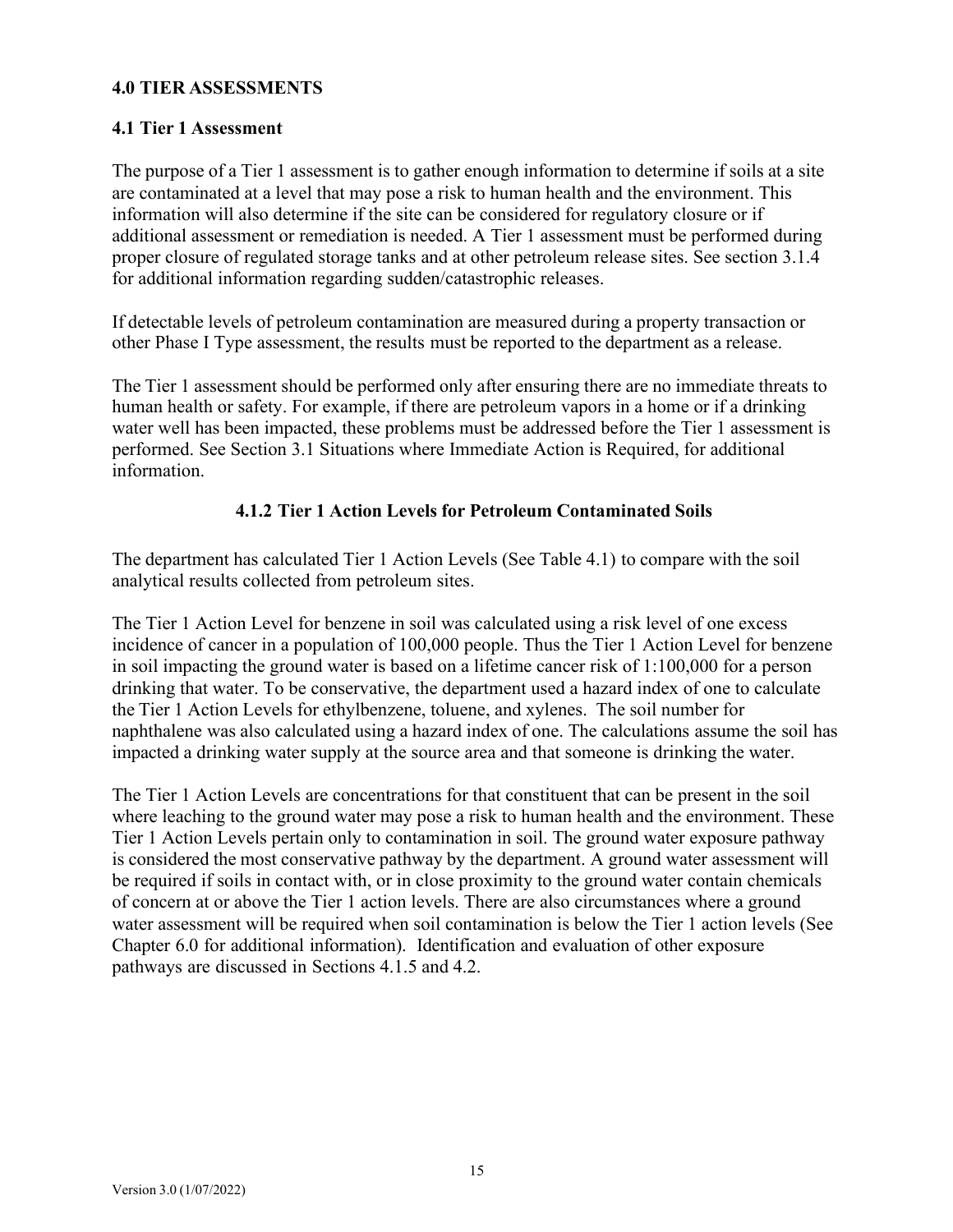| <b>Chemical of Concern</b> | Tier 1 Action Level <sup>1</sup> |
|----------------------------|----------------------------------|
| Benzene                    | $0.2$ ppm                        |
| Toluene                    | 15 ppm                           |
| Ethylbenzene               | $10$ ppm                         |
| Xylenes                    | $300$ ppm                        |
| Naphthalene                | 25 ppm                           |

**Table 4.1 Tier 1 Action Levels for Soils**

<sup>1</sup> Note: Refer to Appendix B for Recommended Analytical Methods. If the analytical screen for naphthalene measures >25 ppm, the analysis must be verified by GC/MS.

## **4.1.3 Total Petroleum Hydrocarbon Trigger Level**

In addition to the Tier 1 Action Levels, the department has identified a "trigger level" for total petroleum hydrocarbon concentrations. This "trigger level" is 500 parts per million (ppm) total petroleum hydrocarbons. This is intended to be a mechanism to require a more thorough evaluation of the site and is not intended to be a cleanup goal. If soil contamination is confirmed to contain 500 ppm or greater of total petroleum hydrocarbons, regardless if the contamination is removed, the department may require a Tier 2 Assessment be performed to determine if any completed or potentially completed exposure pathways are present.

If excavation is performed and 500 ppm or greater of total petroleum hydrocarbons remains, a Tier 2 assessment may be required, which may include the installation of soil borings and ground water monitoring wells.

However, if excavation removes all contamination greater than 500 ppm, the department may accept a limited Tier 2 assessment. Soil borings and monitoring wells may not be necessary if sufficient information is gathered showing no completed exposure pathways are present and ground water is not impacted above state standards. Information obtained during the Tier 1 assessment documenting site conditions may be sufficient to show a risk is not present. Refer to 4.1.5 for more information on Tier 1 requirements and Section 4.2 on how to conduct a Tier 2 assessment.

## **4.1.4 Sampling and Data Collection**

Soil sampling activities may be performed during tank closure, assessment activities, or during cleanup of petroleum release sites. The department requires soil samples for laboratory analysis be collected from locations most likely to be contaminated or from the areas with the highest field instrument reading. If detectable levels of contamination are present, the soil sample analytical results are compared to the Tier 1 Action Levels in Table 4.1.

## **4.1.4.1 Excavation Assessment**

For a Tier 1 assessment at a typical underground or aboveground storage tank site, the number of soil samples collected for proper tank abandonment depends upon the size of the tank, length of piping and number of dispensers (see Table 4.2). Also, see Section 5.1.2 Tank System Removal, for more information on tank abandonment procedures. The purpose of sampling during a tank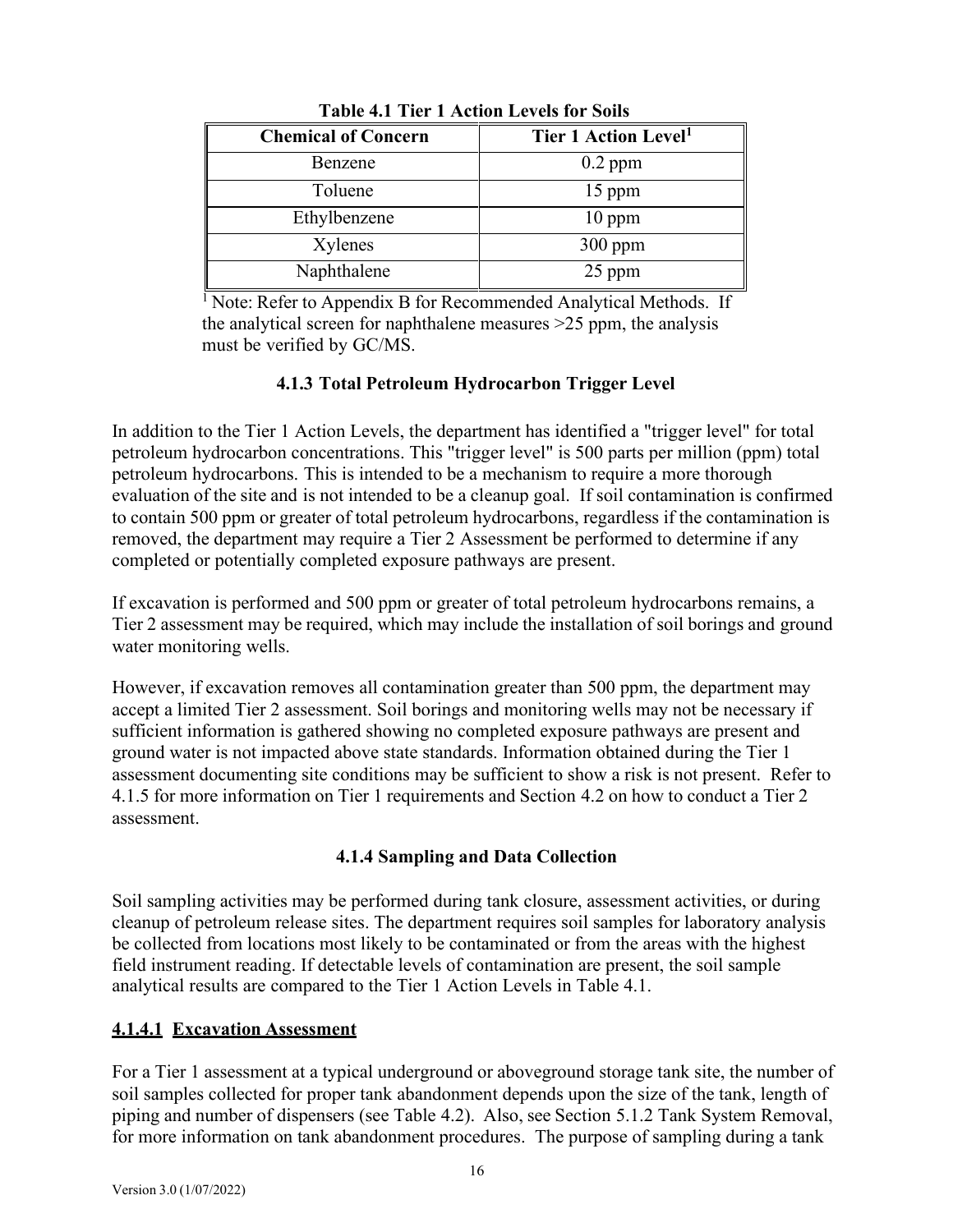removal is either to document the system has not leaked or document the levels of contamination. Soil samples must be collected from the native soil in an excavation and generally beneath the end of the tank with the fill spout or at the lowest point beneath the tank. Samples should also be collected from the area with the highest field instrument reading or observation of highest contamination.

The department requires visibly stained tank and piping backfill be removed. If the backfill and native material is contaminated and will be removed, then fewer samples may be needed to characterize the contaminant and to document the concentrations at the source. However, additional samples must be collected during the excavation process and upon completion of the excavation to document the remaining contamination concentrations. (See Sections 4.2 Tier 2 Assessment and 5.2.1 Excavation of contaminated soil.)

At tank related surface release sites, samples must be collected from near the source of the spill. Samples must also be collected in areas where product may have pooled.

If an excavation has occurred, sufficient information must be presented to document soil, bedrock, and ground water conditions in the excavation side-walls and floor. Sufficient field screening samples and laboratory samples must be collected to evaluate the risk posed by the remaining soil contamination.

| <b>Underground Storage Tank Size</b>    | Minimum Number of Soil Samples to be Collected <sup>1</sup> |
|-----------------------------------------|-------------------------------------------------------------|
| Less than 2,000 gallons                 | 1 per tank                                                  |
| 2,000 to 6,000 gallons                  | 2 per tank                                                  |
| Greater than 6,000 gallons              | 3 per tank                                                  |
| <b>Aboveground Storage Tanks</b>        | Minimum Number of Soil Samples to be Collected              |
| Vertical tank                           | 1 per tank                                                  |
| Horizontal tank <10 ft length           | 1 per tank                                                  |
| Horizontal tank $> 10$ ft length        | 2 per tank                                                  |
| <b>Piping from tank to Dispenser</b>    | <b>Minimum Number of Soil Samples to be Collected</b>       |
| Less than 25 feet in length             | $\theta$                                                    |
| 26 to 50 feet in length                 |                                                             |
| 51 to 75 feet in length                 | $\overline{2}$                                              |
| 76 to 100 feet in length                | 3                                                           |
| Greater than 100 feet in length         | 4                                                           |
| <b>Loading Docks/Dispensers/Islands</b> | <b>Minimum Number of Soil Samples to be Collected</b>       |
| Islands $\leq 10$ feet in length        | 1 from each island                                          |
| Islands 10 to 30 feet in length         | 2 from each island                                          |
| Islands $>30$ feet in length            | 3 from each island                                          |

**Table 4.2 Summary of Excavation Soil Sampling Requirements**

**1 Note: Samples must be analyzed for the contaminants of concern**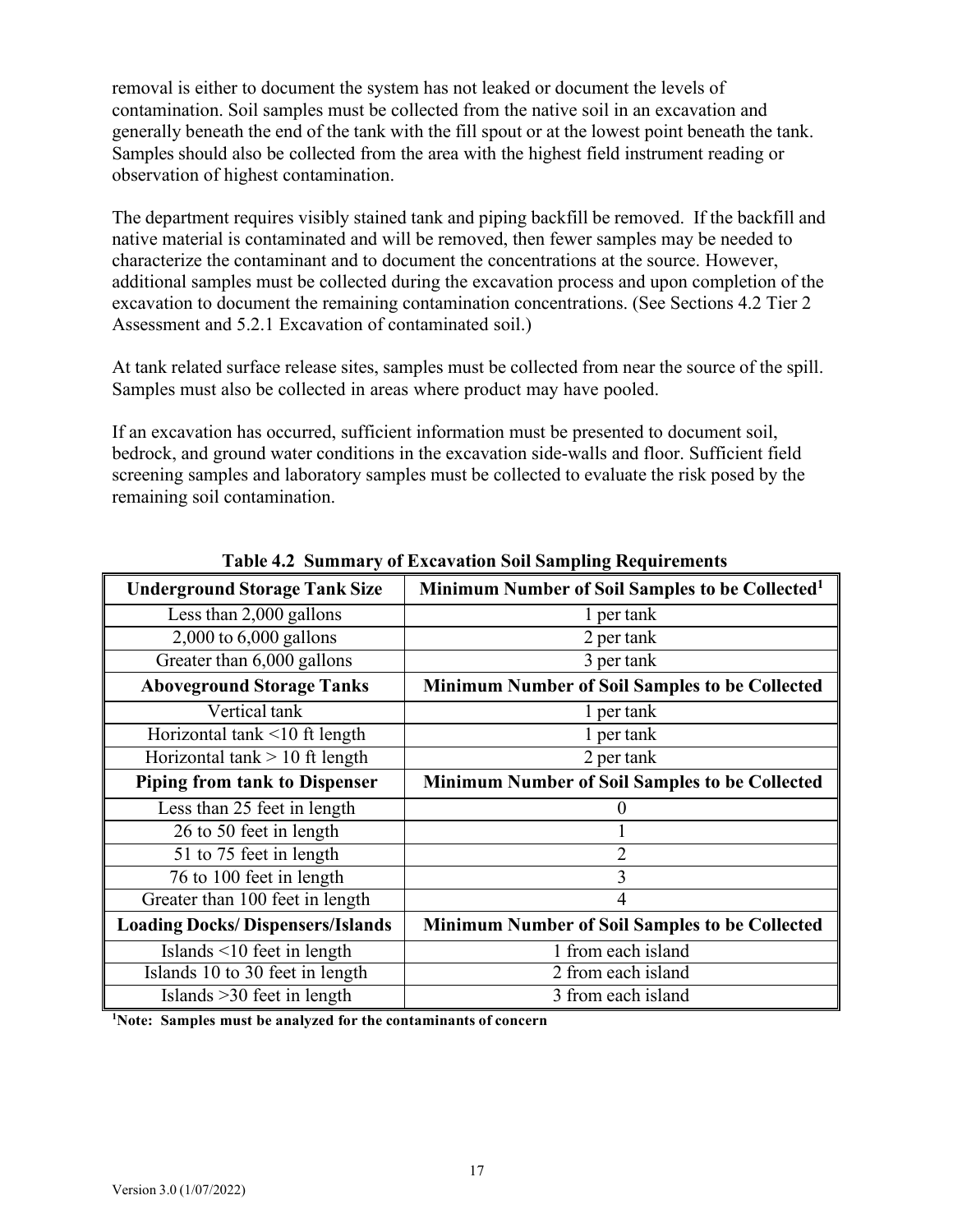## **4.1.4.2 Soil Boring or Direct Push Soil Sampling**

A site assessment performed with a drill rig or other soil sampling equipment must collect representative soil samples to provide sufficient information to evaluate whether detectable levels of petroleum contamination are present. This work must be performed to determine if the contaminant concentrations pose a potential risk to human health and environment, and to determine if additional work may be required.

At storage tank sites, soil borings or other soil samples must be placed as close to the suspected release source as possible. Soil samples must be collected from below the depth of the tank bottom, or at the interval with the highest field instrument reading, or indication of petroleum contamination. In some instances, more than one sample may be necessary to document site conditions. If the precise location of an underground tank is not known, it may be necessary to excavate to the top of the tank to determine the orientation of the tank. The placement and number of borings are dependent on the size, number, orientation of the tanks (Table 4.3) as well as the hydrogeologic conditions at the site. At surface release sites the soil borings must be located near the source of the spill or in areas where product may have pooled. Soil samples should be collected from the interval with the highest field instrument reading or observation of highest contamination.

The depth of the soil borings depends on the geology, regional ground water fluctuations and field screening results as well as the proximity to the source of the release. The borings must be advanced to define the vertical extent of the contamination. If permeable material such as silt, sand or gravel is present at the site, the borings may be required to be advanced to the ground water. The department requires the borings to be advanced beyond the suspected release source to depths when the soil sample field screening results show no detectable concentrations above ambient background readings and no observable staining or indications of petroleum contamination.

| <b>Underground Storage Tank Size</b>           | <b>Minimum Number of Soil Borings to be</b><br>Performed <sup>1</sup> |
|------------------------------------------------|-----------------------------------------------------------------------|
|                                                | 1 boring per 100 square feet of tank basin                            |
| <b>Aboveground Storage Tanks</b>               | <b>Minimum Number of Soil Borings to be</b><br>Performed <sup>1</sup> |
|                                                | 1 boring per 100 square feet tank area                                |
| <b>Length of Piping from tank to Dispenser</b> | Minimum Number of Soil Borings to be                                  |
|                                                | Performed <sup>1</sup>                                                |
| Less than 25 feet                              |                                                                       |
| $26$ to $50$ feet                              | 1 boring per length                                                   |
| 51 to 75 feet                                  | $\overline{2}$ boring per length                                      |
| 76 to 100 feet                                 | 3 boring per length                                                   |
| Greater than 100 feet                          | 4 borings per length                                                  |
| <b>Loading Docks/Dispensers/Islands</b>        | <b>Minimum Number of Soil Borings to be</b>                           |
|                                                | Performed <sup>1</sup>                                                |
| Islands $\leq 10$ feet in length               | 1 boring per island                                                   |
| Islands 10 to 30 feet in length                | 2 borings per island                                                  |
| Islands $>30$ feet in length                   | $\overline{3}$ borings per island                                     |

#### **Table 4.3 Summary of Soil Boring Requirements**

**1 Note: Samples must be analyzed for the contaminants of concern**

**2 Note: Assuming more than one tank per basin or area.**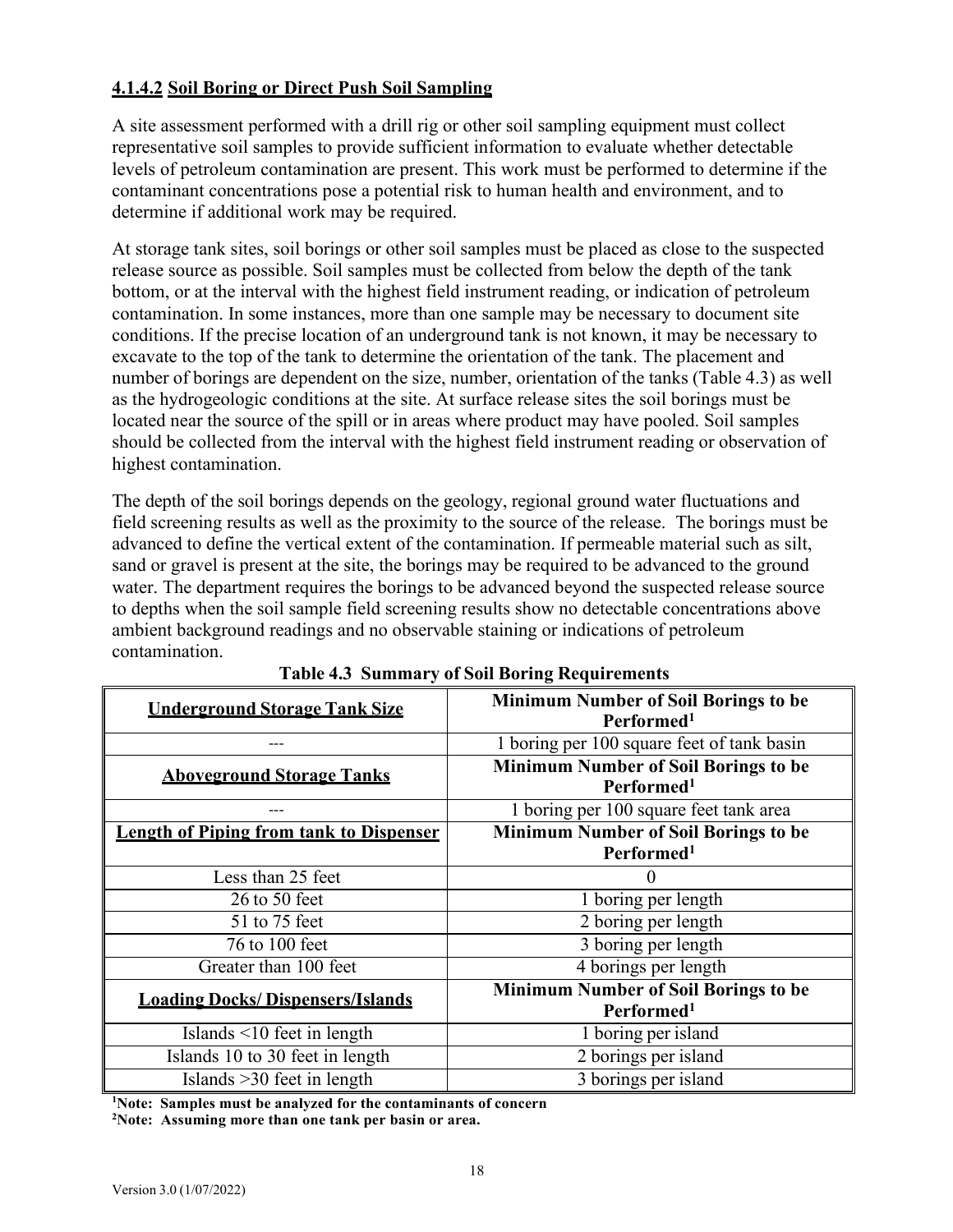## **4.1.4.3 Ground Water Sampling**

If it appears that contaminated soil is in contact with ground water or may impact the ground water in the future, the department may require a Tier 2 assessment to include collection of ground water samples. Refer to Section 6.0 Guidance for Monitoring Well Installation & Ground Water Monitoring for additional information.

## **4.1.4.4 Soil Gas Sampling**

Soil gas sampling may be used as a screening tool during assessment work at release sites to provide information regarding the extent of the contamination in the soil or ground water. Confirmation soil boring and monitoring wells may be required to verify the results of the soil gas sampling. The soil gas sampling plan must be submitted to the department for approval.

## **4.1.5 Tier 1 Additional Information <sup>1</sup>**

**1Note:** When a release has been documented, additional information may be required to be submitted with the Tier 1 Assessment soil sampling data to properly evaluate site conditions.

Initial assessment of a known release must provide information on the chemicals of concern and sources of contamination, receptors, exposure pathways, and exposure routes. This information must include, but may not be limited to the following:

- Identify the location, depth and construction of receptors or other potential pathways on the property and immediately adjacent to the property.
- Identify potential receptors on the property and immediately adjacent properties, and potential pathways that could transport the contaminants of concern from the source to the receptors. Where applicable, this information should include locations, depths, and construction.
- Describe known local or site-specific hydrogeologic conditions and soil conditions (some examples are till, outwash, sand, clay, aquifer, non-aquifer, depth to ground water, ground water flow direction, aquifer thickness).
- Discuss the current and reasonably anticipated future use of the property, ground water, surface water, and sensitive habitats where the release has occurred and the immediately adjacent properties.
- Discuss the potential for completed exposure pathways and impacts to receptors, such as vapor impacts to buildings or utilities and nearby drinking water wells. If an immediate threat for impacts is found, field screening or air and water samples for laboratory analysis may be required.

A receptor is defined as persons, structures, utilities, surface water, ground water, or water supply wells that are or may be adversely affected by a petroleum release. Examples include water supply wells, basements of buildings, utilities, lakes, streams, wetlands, etc. A completed exposure pathway requires: 1) a source and mechanism for chemicals of concern to be released into the environment; 2) a transport medium such as air, soil, ground water, vapor migration through soils and utilities, for the chemicals of concern to move from the source to the receptor; 3) a point of potential contact of the receptor with the medium (points of exposure such as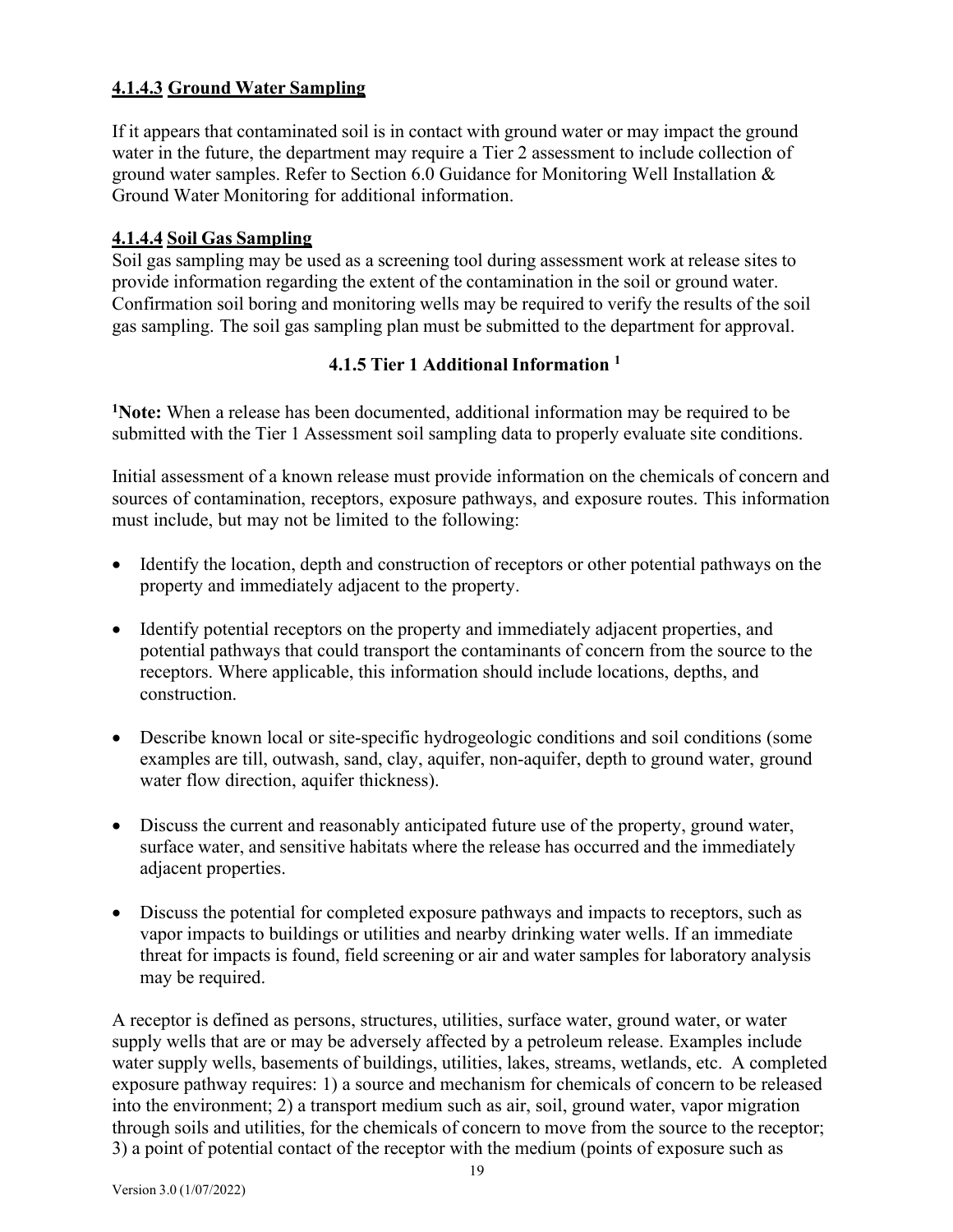drinking water wells); and 4) an exposure route or means of taking the chemical of concern into the body, such as ingestion or inhalation, or by dermal contact.

### **4.1.6 Source removal**

Sources of contamination (tanks, lines, dispensing islands, and associated product saturated soil, contaminated backfill, and free phase product) must be removed if possible. The department is aware that in some cases it may not be possible or advisable to remove tanks and lines. In these cases, the department requires the tanks be permanently closed by removing all residual product from the tanks and product lines, filling the tanks with an inert material, and capping the product lines. Department approval must be granted prior to in-place abandonment. See Section 5.1 for further information.

The department considers free product a source of contamination and as such must be removed. If free product is encountered during a Tier 1 assessment, the responsible person must conduct free product recovery to the maximum extent practicable in a manner such that the actions do not spread contamination into previously uncontaminated areas (ARSD 74:56:01:47). If freeproduct is identified, the department will require the responsible person conduct a Tier 2 assessment.

## **4.1.7 Decision process**

In a Tier 1 assessment, the point of exposure and the point of compliance are assumed to be located within close proximity to the source area or the area where the highest concentrations of the chemicals of concern have been identified. Concentrations of the chemicals of concern measured at the source area should be compared to the Tier 1 Action Levels in Table 4.1. If the concentrations of chemicals of concern exceed the levels in Table 4.1, then it may be necessary to implement a remedial action or conduct a Tier 2 assessment (See Figure 4.1).

If excavation is performed and 500 ppm or greater of total petroleum hydrocarbons remains, a Tier 2 assessment may be required, which may include the installation of soil borings and ground water monitoring wells. However, if excavation removes all contamination greater than 500 ppm, the department may accept a limited Tier 2 assessment. Soil borings and monitoring wells may not be necessary if sufficient information is gathered showing no completed exposure pathways are present and ground water is not impacted above state standards. Information obtained during the Tier 1 assessment documenting site conditions may be sufficient to show a risk is not present. Refer to 4.1.5 for more information on Tier 1 requirements and Section 4.2 on how to conduct a Tier 2 assessment.

The department will issue a closure letter if: 1) contaminant concentrations are less than Tier 1 Action levels; 2) the department is confident that the data support the conclusion that concentrations will not exceed risk levels in the future; and 3) any required ground water monitoring indicates standards were not exceeded.

If the department is not confident the Tier 1 assessment data is representative of site conditions, additional assessment will be required before completing the Tier 1 evaluation. In addition, the department may require a monitoring plan (ground water and/or air monitoring) to collect data sufficient to conclude that concentrations will not exceed risk levels in the future.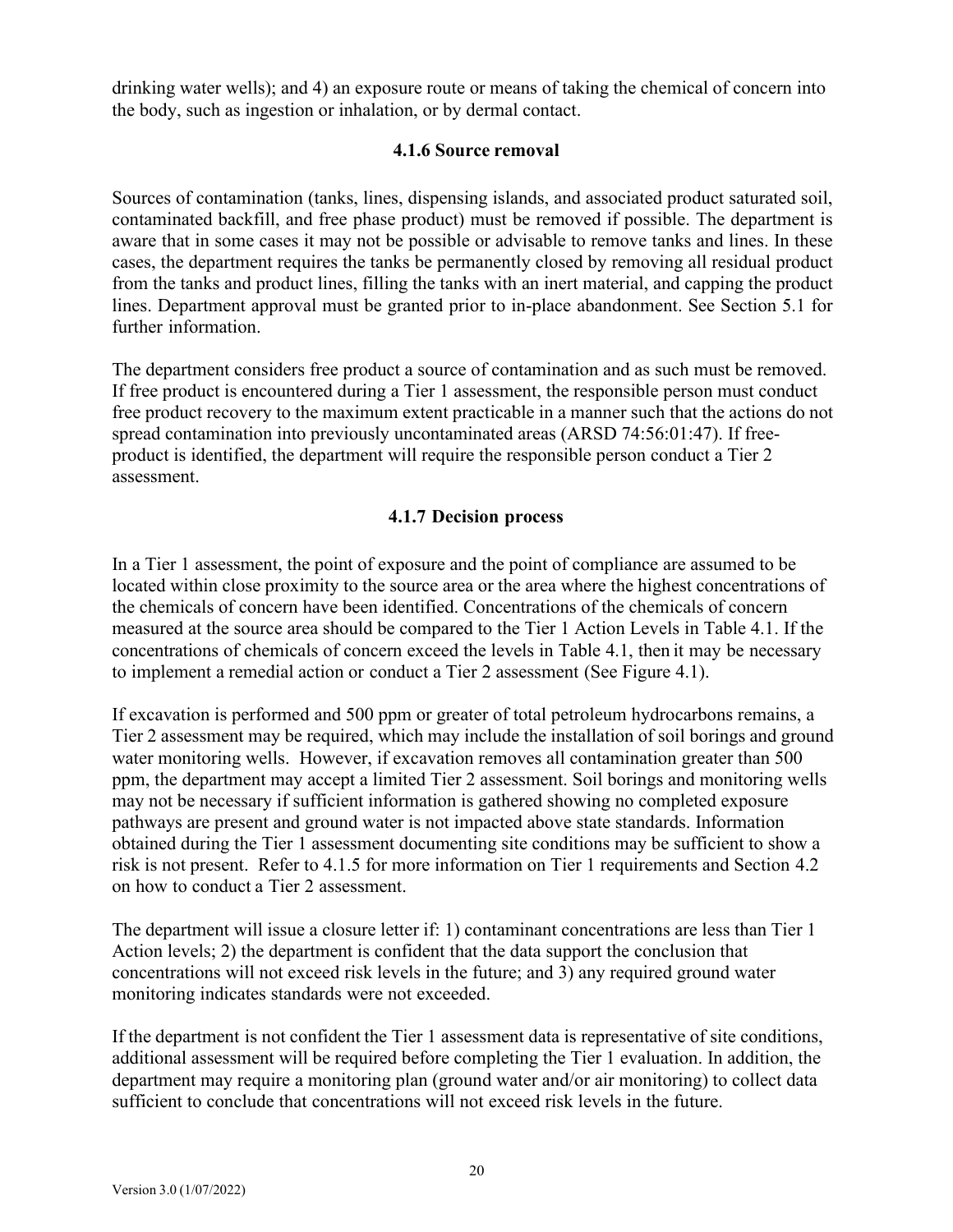If a decision is made to clean up the site to the Tier 1 Action Levels in Table 4.1, the department requires a corrective action plan be submitted for approval. If corrective action is implemented, the remedial action may consist of some combination of source removal, treatment and containment technologies, and engineering controls. Examples of these include excavation, soil venting, bioventing, air sparging, capping, pump and treat, and others. For further information see Section 5.0. If the decision is made to excavate soil concentrations to the Tier 1 Action Levels in Table 4.1, but insufficient information is available to determine the area of excavation, additional assessment may be required to define the excavation boundaries. If soil is removed from the excavation, soil analytical results must be provided to show the soil contaminant levels remaining in the sidewalls and floor of the excavation.

The responsible person may also choose to conduct a Tier 2 assessment (see Section 4.2) to collect site information and develop site specific target levels. Further Tier 2 assessment is warranted when:

- The assumptions used to calculate the Tier 1 Action Levels are not representative of the actual site conditions (for example, geology, exposure parameters, points of exposure, etc.); or
- Site specific target levels developed under further Tier 2 assessment will be significantly different than the Tier 1 Action Levels in Table 1 or will significantly modify the remedial action activities; or
- Cost of performing a Tier 2 assessment and implementation of corrective action will be less than the costs for corrective action to cleanup to the Tier 1 Action Levels.

It should be noted that when a site is evaluated under higher Tiers, the level of protection to human health remains the same. The difference between a Tier 1 assessment and higher Tiers is that the higher Tiers require a site to be evaluated using site specific data, rather than the assumptions used to generate the numbers in Table 4.1.

## **4.2 Tier 2 Assessment**

A Tier 2 assessment is a risk-based analysis applying the direct exposure values established under a Tier 1 assessment at the point or points of exposure developed for a specific site and development of values for potential indirect exposure pathways at the point or points of exposure based on site-specific conditions. In Tier 2, the site is evaluated for exposure pathways and potential receptors (or point of exposure). (See Figure 4.2). A receptor is defined as persons, structures, utilities, surface water, groundwater, or water supply wells that are or may be adversely affected by a petroleum release. Examples include water supply wells, basements of buildings, utilities, lakes, streams, wetlands, etc.

A completed exposure pathway requires: 1) a source and mechanism for chemicals of concern to be released into the environment; 2) a transport medium such as air, soil, ground water, vapor migration through soils and utilities, for the chemicals of concern to move from the source to the receptor; 3) a point of potential contact of the receptor with the medium (points of exposure such as drinking water wells); and 4) an exposure route or means of taking the chemical of concern into the body, such as ingestion or inhalation or by dermal contact (Figure 4.3).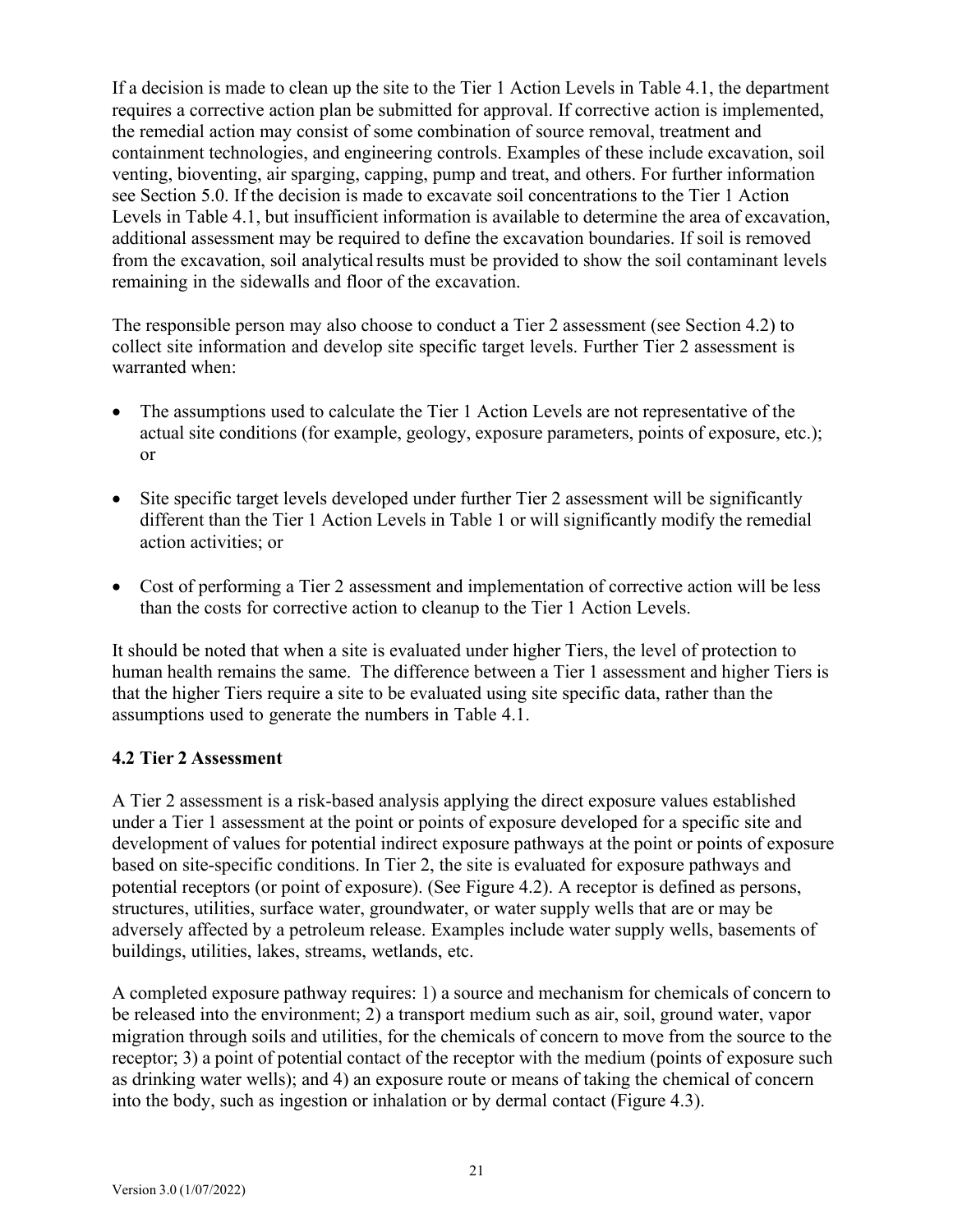For there to be an exposure to a chemical of concern, a mechanism to transport that chemical to a receptor must be present.

Transport mechanisms include:

- Wind erosion and atmosphere dispersion of particulates (for surficially contaminated soils);
- Volatilization and atmospheric dispersion;
- Volatilization and enclosed space accumulation;
- Leaching and ground water transport of dissolved phase chemicals of concern;
- Mobile free phase product migration;
- Surface and storm water transport; and
- Direct contact or ingestion of contaminated soils or water.

## **4.2.1 Tier 2 Look-up tables**

Look-up tables have been developed with risk numbers for the different exposure pathways, i.e., surface pathway, indoor air, and polyvinyl chloride (PVC) water lines. The existing Tier 1 Action Levels numbers were calculated for contaminated soil leaching into ground water assuming that someone would be drinking the water. A single site or release may have several potential pathways endangering human health in addition to the ground water ingestion pathway. We are also aware that not every site is situated over an aquifer or is classified as having the beneficial for drinking water. Therefore, the department has developed look-up tables to conservatively eliminate those potential exposure pathways that are not posing risk to human health or environment. These look-up tables are intended to be used as a *first step* in a Tier 2 assessment without performing additional fieldwork or using the RBCA software.

## **4.2.1.1 General Guidance on how to use look-up tables (surface soil, indoor air, waterlines)**

Implementing these look-up tables will require some changes in the way sites are assessed. Typically in the past, soil samples are collected from soil borings and excavations at the water table, from the interval with the highest PID reading or from the bottom of the excavation. Samples of affected surface soil (zero to 3.2 feet below ground surface) are usually not collected if more heavily contaminated soil is present in subsurface soil (greater than3.2 feet below ground surface). It will be necessary to collect surface soil samples if PID readings from the surface soil exceed 50 ppm in order to use the Tier 2 Look-up tables.

## **If contaminant concentrations in soil exceed Tier 1 Action Levels/500 ppm TPH: Complete the RBCA Site Conceptual Model Sheet (See Page 43, Figure 4.3), submit it as part of all reports,**

- Identify source(s) (i.e., surface soil, subsurface soil, ground water)
- Identify transport mechanism(s) (i.e., wind erosion, volatilization, leaching, ground water transport)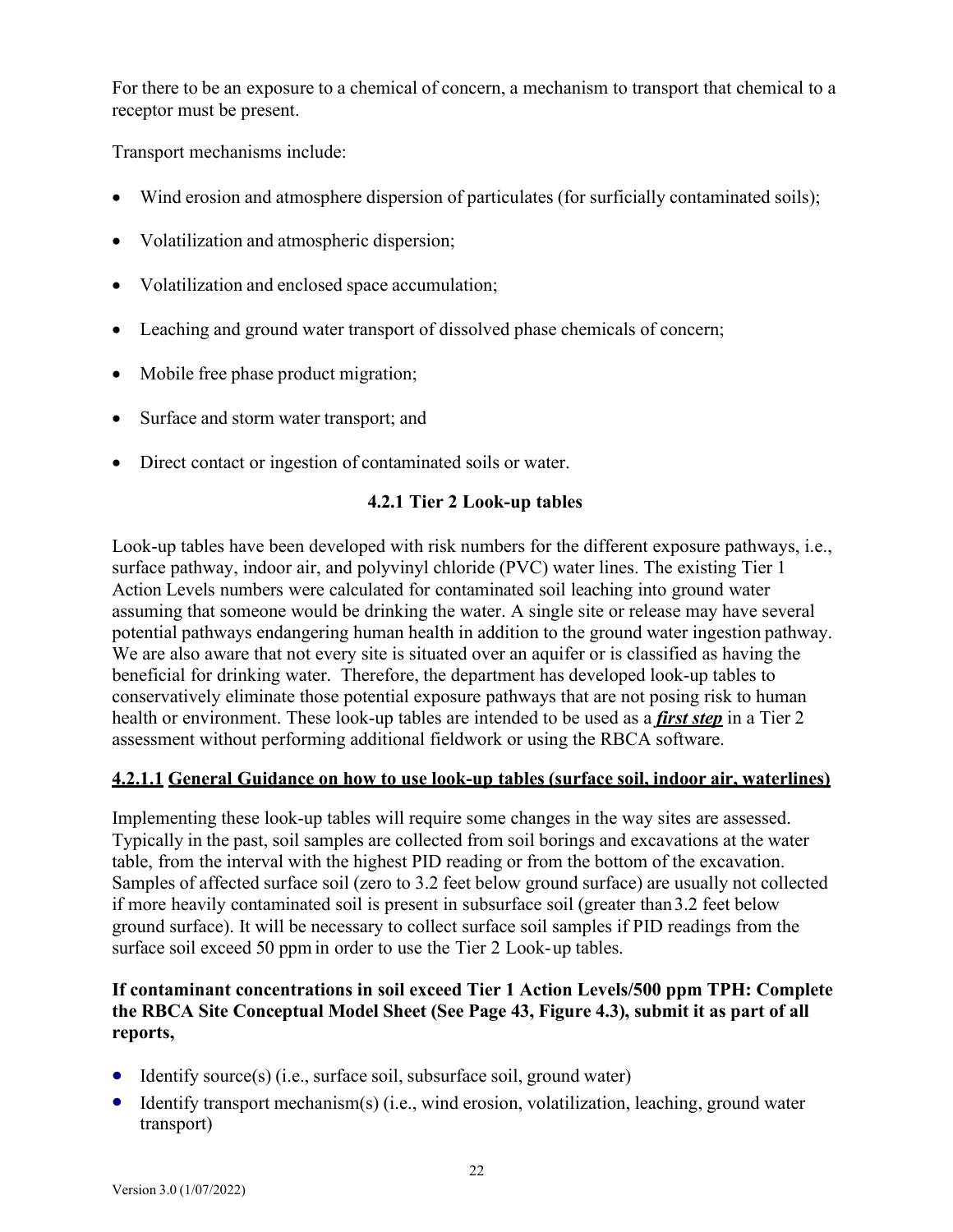- Identify exposure pathway(s) (i.e., direct contact, inhalation of vapors, ground water ingestion)
- Identify potential receptors (i.e., on-site commercial receptors, off-site residential receptors, environmental receptors)

Once the potential receptors and pathways are identified, consult the appropriate Look-Up Table to see which pathways are of concern.

- If contaminated soil is present between zero and 3.2 feet below the ground surface (surface) soil); check the Surface Soil Look-Up Table to see if there is a potential risk from surface soil (residential/commercial, construction worker).
- If the contaminated surface soil is covered with asphalt or concrete, the surface soil pathway can be eliminated.
- If contaminated soil is present between zero and nine feet below ground surface, check the Surface Soil Look-Up Table for construction workers to see if there is a potential risk to constructionworkers
- If contaminated soil OR contaminated ground water are under a building, check the appropriate Indoor Air Look-Up Table to see if there is a potential indoor air risk (see "Using Indoor Air Look-Up Tables" for additional guidance). If both contaminated soil **AND** contaminated ground water are under a building, do not use the lookup tables.
- If contaminated ground water exceeding ground water quality standards and/or soil exceeding Tier 1 Action Levels are in contact with a water line, regardless of the construction, collect a tap water sample.
- If the composition of the water line is unknown and the tap water sample is non-detect, it is likely the water line is NOT polyethylene (PE) or polybutylene (PB); compare ground water concentrations to the Water Line Look-up Table to see if there is a potential risk to the water line.

## **4.2.1.2 Guidance for Using Surface Soil Look-Up Table for Inhalation, Ingestion and Dermal Contact**

During a tank excavation:

- Collect sample from the tank bottom. The purpose of this sampling is to document the tank has not leaked.
- If PID readings from the surface soil exceed 50 ppm, a surface soil sample must also be collected.
- Soil samples must also be collected along the product lines and under the pump islands.

During initial site assessment: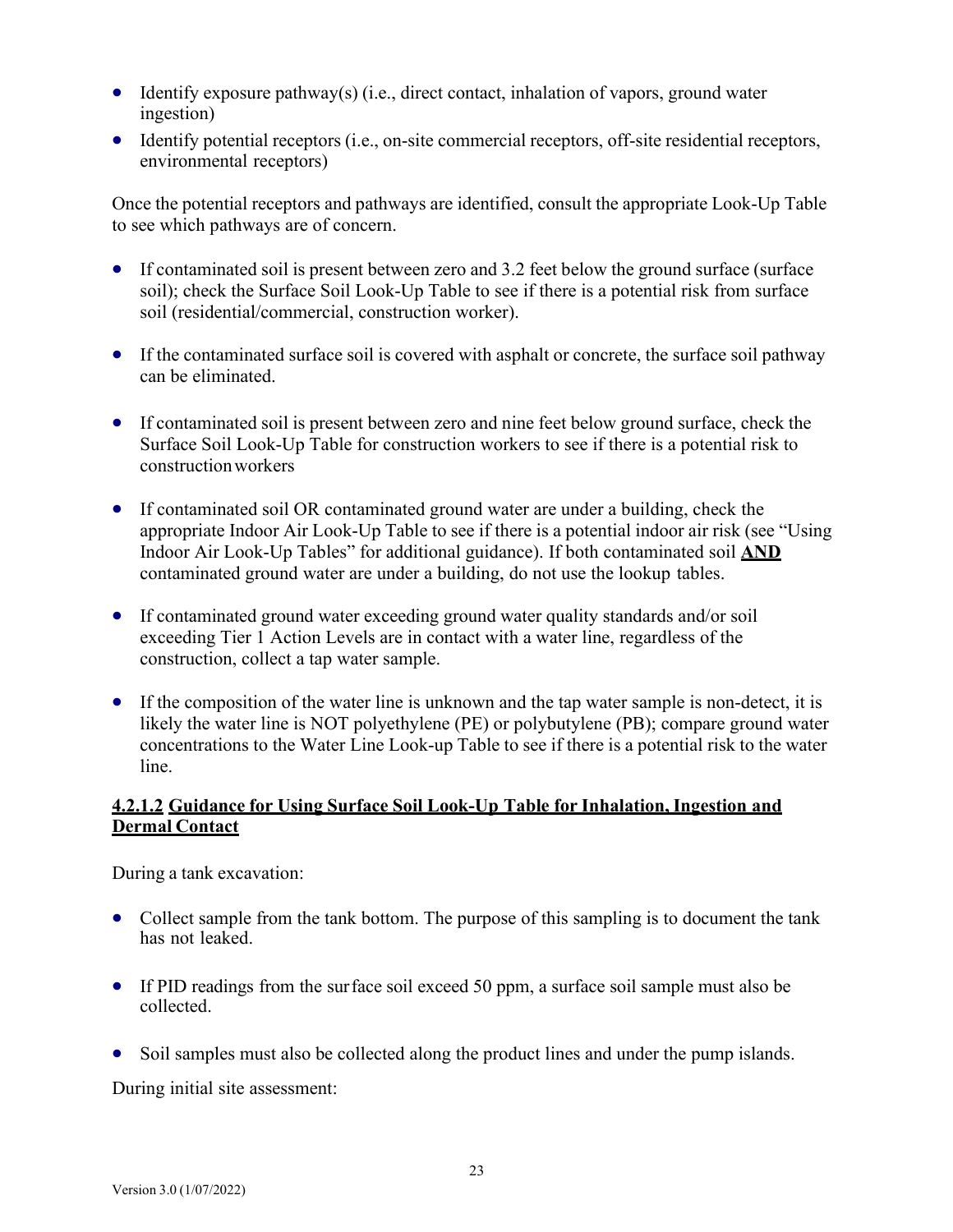- If PID readings from surface soil exceed 50 ppm collect one surface soil sample from the highest PID reading within that interval. For example, if three soil borings were advanced at the site and the PID readings from the three surface soil samples were 50 ppm, 70 ppm, and 65 ppm – submit the sample from the boring with highest PID reading (70 ppm) for laboratory analysis.
- Subsurface soil samples must also be collected from each boring at the highest PID reading in that interval, the bottom of the soil boring, or just above the water table.
- Soil samples must also be collected along the product lines and next to the pump islands.

| <b>CONSTITUENTS OF</b><br><b>CONCERN</b> |                                                                                                                                                                                                                                                                                                                                     |             | <b>SURFACE SOIL INHALATION,</b><br><b>INGESTION, DERMAL CONTACT</b> |                      |
|------------------------------------------|-------------------------------------------------------------------------------------------------------------------------------------------------------------------------------------------------------------------------------------------------------------------------------------------------------------------------------------|-------------|---------------------------------------------------------------------|----------------------|
|                                          |                                                                                                                                                                                                                                                                                                                                     |             | On-site                                                             |                      |
| CAS No.                                  | Name                                                                                                                                                                                                                                                                                                                                | Residential | Commercial                                                          | Construction Worker* |
|                                          |                                                                                                                                                                                                                                                                                                                                     | (mg/kg)     | (mg/kg)                                                             | (mg/kg)              |
| $71 - 43 - 2$                            | Benzene                                                                                                                                                                                                                                                                                                                             | 17          | 28                                                                  | 19                   |
| $108 - 88 - 3$                           | Toluene                                                                                                                                                                                                                                                                                                                             | >750        | >750                                                                | >750                 |
| $100 - 41 - 4$                           | Ethylbenzene                                                                                                                                                                                                                                                                                                                        | >650        | >650                                                                | >650                 |
| 1330-20-7                                | Xylene (mixed isomers)                                                                                                                                                                                                                                                                                                              | >500        | >500                                                                | >500                 |
| 1634-04-4                                | Methyl t-Butyl ether                                                                                                                                                                                                                                                                                                                | <b>200</b>  | 280                                                                 | 371                  |
| $91 - 20 - 3$                            | Naphthalene                                                                                                                                                                                                                                                                                                                         | >620        | >620                                                                | >620                 |
|                                          | $*$ = For construction workers depth of the surface soil is 0 to 9 ft                                                                                                                                                                                                                                                               |             |                                                                     |                      |
|                                          | $\ge$ = Indicates risk-based target concentration greater than constituents residual saturation value, concentrations<br>exceeding these levels are indicative of product saturated soil and removal is required<br>Note: The surface soil lookin table is developed only for the inhelation ingestion, and dermal contact pathways |             |                                                                     |                      |

#### **Table 4.4 Lookup Table for Surface Soils (0-3.2 feet)**

**Note:** The surface soil lookup table is developed only for the inhalation, ingestion, and dermal contact pathways. In addition to that, the Department also requires petroleum saturated surface soil must be removed to address the surface run off and the visual/olfactory nuisance.

# **4.2.1.3 Guidance for Using Indoor Air Look-Up Tables**

Data needs for selecting and using the air look-up tables:

- Condition of the basement/slab
- Area of the building (to select proper row in the table)
- Use of the building (commercial or residential) (to select proper row in the table)
- Depth to top of soil contamination (to select proper table)
- Depth to ground water (to select proper table)
- Maximum soil contamination under the building
- Maximum ground water contamination under the building

If soil and/or ground water contamination under a building exceeds Tier 1 Action Levels or Ground Water Quality Standards:

Assess the condition of the basement or slab: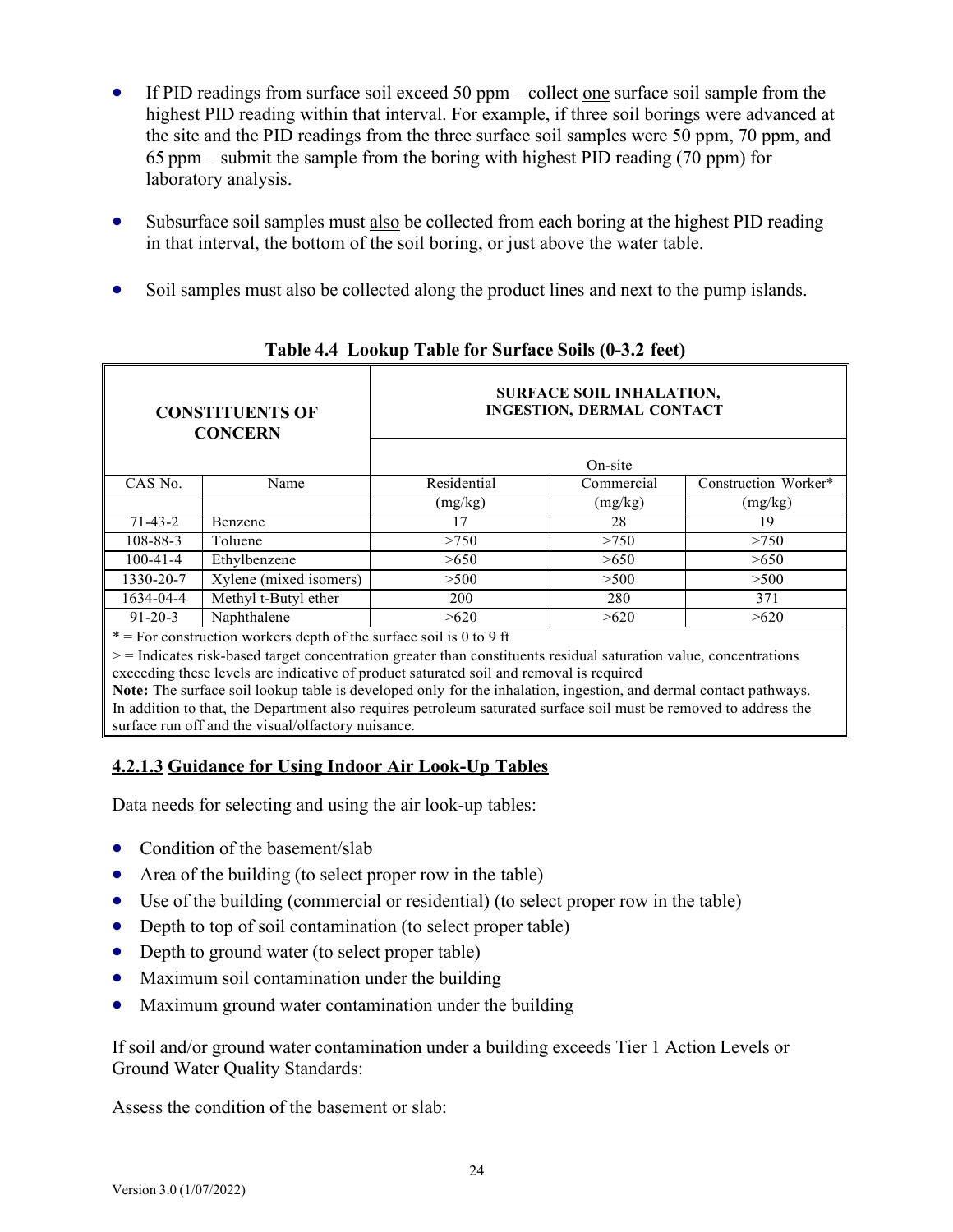- If the basement or slab is in poor condition, **DO NOT** use the look-up tables. Collect an air sample. Conduct additional assessment as necessary (this may include running the RBCA software using site specific information and the software default crack fraction)
- If the basement or slab is in good condition, use the look-up tables to evaluate the potential for vapor problems based on soil and ground water concentrations
- If concentrations exceed values on the look-up tables, collect an air sample. Conduct additional assessment as necessary (this may include running the RBCA software using sitespecific information)
- If concentrations do not exceed values on the look-up tables, no additional assessment of indoor air is required

**Note: The Look-Up tables are NOT to be used if both contaminated soil and ground water are under the building.** If both soil exceeding Tier 1 Action Levels and ground water exceeding MCLs are under the building, use the RBCA software, and site specific information, to calculate potential risk. If the calculated risk exceeds the cancer or non-cancer target risk levels: *Collect an air sample and perform additional assessment as necessary.*

- If contamination/water table starts  $\underline{at} 5$  to less than 10 feet below ground surface use Tables 4.6 or 4.11; if contamination/water table starts at 10 to less than 15 feet below ground surface – use Tables 4.7 or 4.12, etc.
- If contaminated soil (particularly product-saturated soil) or ground water are in direct contact with the basement wall – check the basement for contamination directly entering the basement through cracks, sumps, etc.
- At sand to clayey sand sites; if soil contamination is deeper than 15 feet and/or groundwater is deeper than 20 feet and the concentrations exceed the values in the look-up tables, conduct site specific Tier 2 Assessment to determine if there is actually a vapor risk to the building.
- Use the analytical results from the soil boring/monitoring well closest to the building; if more than one well near the building use the highest measured concentrations.
- If more than one soil type is present at the site, use the look-up table column corresponding to the coarsest-grained material. For example, if the site has interlayered sandy clay and silty sand, the correct screening value for the site is the one calculated for sand to clayey sand.
- The look-up tables can also be used to determine if there is potential for vapor problems if a structure is built on the site in the future.
- The top of soil contamination is the depth at which you first get PID readings greater than 10 ppm.

The RBCA software and the look-up tables assume the entire thickness of contaminated soil contains contamination at the concentrations measured in the sample from the highest PID reading. If contaminant concentrations exceed the values in the look-up table, additional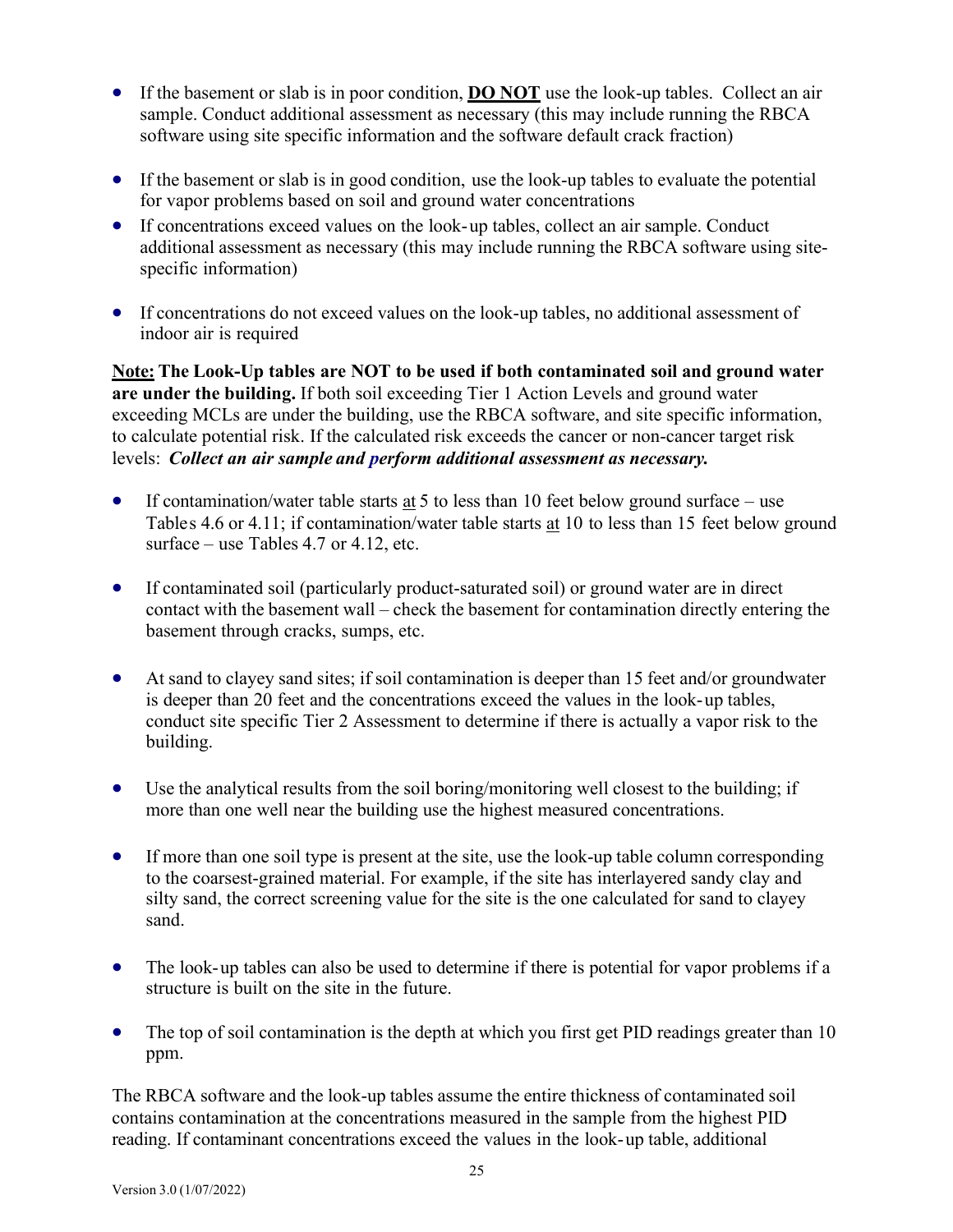assessment may consist of collecting soil samples at discreet intervals through the thickness of contaminated soil (for example, every one foot; every two feet). These concentrations would be used to calculate a representative concentration for the contaminated soil (calculate a weighted average). The sampling requirements are: a minimum of three samples from the boring; and the interval between samples cannot be greater than five feet.

| Table 4.5 Ground Water Volatilizing to Indoor Air (6 in. to less than 5 ft. deep)                                        |                            |                                  |                           |  |
|--------------------------------------------------------------------------------------------------------------------------|----------------------------|----------------------------------|---------------------------|--|
| *TABLE 4.5 - GROUND WATER SIX INCHES TO LESS THAN FIVE FEET BELOW GROUND SURFACE                                         |                            |                                  |                           |  |
|                                                                                                                          |                            |                                  |                           |  |
| Residential Building < 1,200 square feet                                                                                 | <b>Sand to Clayey Sand</b> | <b>Sandy Silt to Clayey Silt</b> | <b>Sandy Clay to Clay</b> |  |
| Benzene (mg/L)                                                                                                           | $\overline{1.8}$           | 1.8                              | $\overline{2.1}$          |  |
| Toluene (mg/L)                                                                                                           | 230                        | 240                              | 270                       |  |
| Ethyl Benzene (mg/L)                                                                                                     | $**$ >170                  | **>170                           | $**$ >170                 |  |
| Xylenes (mg/L)                                                                                                           | **>200                     | ** $>200$                        | ** $>200$                 |  |
| Naphthalene (mg/L)                                                                                                       | $***$ >31                  | $***$ > 31                       | $***$ > 31                |  |
| Methyl Tertiary Butyl Ether (mg/L)                                                                                       | 19,000                     | 19,000                           | 19,000                    |  |
|                                                                                                                          |                            |                                  |                           |  |
| Residential Building > 1,200 square feet                                                                                 | <b>Sand to Clayey Sand</b> | <b>Sandy Silt to Clayey Silt</b> | <b>Sandy Clay to Clay</b> |  |
| Benzene (mg/L)                                                                                                           | 2.1                        | 2.2                              | 2.5                       |  |
| Toluene (mg/L)                                                                                                           | 280                        | 290                              | 320                       |  |
| Ethyl Benzene (mg/L)                                                                                                     | **>170                     | **>170                           | $**$ >170                 |  |
| Xylenes (mg/L)                                                                                                           | **>200                     | **>200                           | **>200                    |  |
| Naphthalene (mg/L)                                                                                                       | $** > 31$                  | $** > 31$                        | $** > 31$                 |  |
| Methyl Tertiary Butyl Ether (mg/L)                                                                                       | 23,000                     | 23,000                           | 23,000                    |  |
|                                                                                                                          |                            |                                  |                           |  |
| Commercial Building < 1,200 square feet                                                                                  | <b>Sand to Clayey Sand</b> | <b>Sandy Silt to Clayey Silt</b> | <b>Sandy Clay to Clay</b> |  |
| Benzene (mg/L)                                                                                                           | 7.3                        | 7.6                              | 8.6                       |  |
| Toluene (mg/L)                                                                                                           | $*$ > 520                  | ** $>520$                        | ** $>520$                 |  |
| Ethyl Benzene (mg/L)                                                                                                     | $*$ >170                   | $**$ >170                        | $**$ >170                 |  |
| Xylenes (mg/L)                                                                                                           | $*$ > 200                  | $*$ > 200                        | **>200                    |  |
| Naphthalene (mg/L)                                                                                                       | $***31$                    | $***31$                          | $***31$                   |  |
| Methyl Tertiary Butyl Ether (mg/L)                                                                                       | $** > 48,000$              | $*+548,000$                      | **>48,000                 |  |
|                                                                                                                          |                            |                                  |                           |  |
| Commercial Building > 1,200 square feet                                                                                  | <b>Sand to Clayey Sand</b> | <b>Sandy Silt to Clayey Silt</b> | <b>Sandy Clay to Clay</b> |  |
| Benzene (mg/L)                                                                                                           | 8.9                        | 9.3                              | 10                        |  |
| Toluene (mg/L)                                                                                                           | $*$ >520                   | ** $>520$                        | **>520                    |  |
| Ethyl Benzene (mg/L)                                                                                                     | **>170                     | **>170                           | $**$ >170                 |  |
| Xylenes (mg/L)                                                                                                           | **>200                     | ** $>200$                        | $*$ >200                  |  |
| Naphthalene (mg/L)                                                                                                       | $*$ > 31                   | $*$ > 31                         | $*$ > 31                  |  |
| Methyl Tertiary Butyl Ether (mg/L)                                                                                       | $** > 48,000$              | $** > 48,000$                    | $\overline{**}$ >48,000   |  |
|                                                                                                                          |                            |                                  |                           |  |
| $\bullet$<br>*Values in this table are <b>NOT</b> to be used if both contaminated soil and contaminated ground water are |                            |                                  |                           |  |

present under a building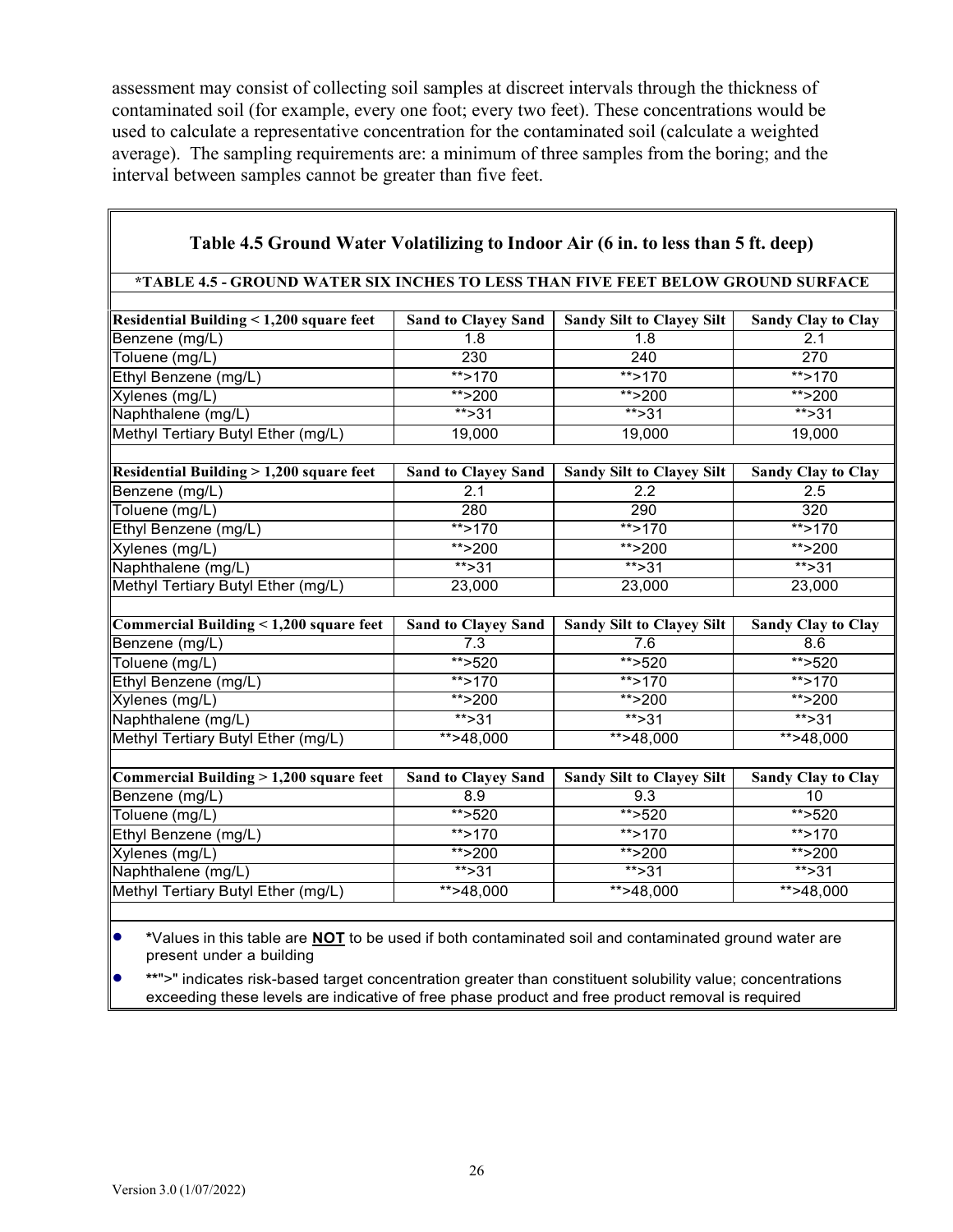| *TABLE 4.6 - GROUND WATER FIVE FEET TO LESS THAN TEN FEET BELOW GROUND SURFACE |                            |                                  |                           |  |
|--------------------------------------------------------------------------------|----------------------------|----------------------------------|---------------------------|--|
|                                                                                |                            |                                  |                           |  |
| Residential Building < 1,200 square feet                                       | <b>Sand to Clayey Sand</b> | <b>Sandy Silt to Clayey Silt</b> | <b>Sandy Clay to Clay</b> |  |
| Benzene (mg/L)                                                                 | 1.8                        | 1.9                              | 2.6                       |  |
| Toluene (mg/L)                                                                 | 230                        | $\overline{240}$                 | 340                       |  |
| Ethyl Benzene (mg/L)                                                           | ** $>170$                  | ** $>170$                        | $*$ >170                  |  |
| Xylenes (mg/L)                                                                 | ** $>200$                  | ** $>200$                        | ** $>200$                 |  |
| Naphthalene (mg/L)                                                             | $*$ > 31                   | ** $>31$                         | $** > 31$                 |  |
| Methyl Tertiary Butyl Ether (mg/L)                                             | 19,000                     | 19,000                           | 20,000                    |  |
|                                                                                |                            |                                  |                           |  |
| Residential Building > 1,200 square feet                                       | <b>Sand to Clayey Sand</b> | <b>Sandy Silt to Clayey Silt</b> | <b>Sandy Clay to Clay</b> |  |
| Benzene (mg/L)                                                                 | 2.2                        | 2.3                              | 3.0                       |  |
| Toluene (mg/L)                                                                 | 280                        | 300                              | 390                       |  |
| Ethyl Benzene (mg/L)                                                           | $**$ >170                  | $**$ >170                        | $**$ >170                 |  |
| Xylenes (mg/L)                                                                 | ** $>200$                  | ** $>200$                        | $***$ >200                |  |
| Naphthalene (mg/L)                                                             | $***$ >31                  | $***$ >31                        | $** > 31$                 |  |
| Methyl Tertiary Butyl Ether (mg/L)                                             | 23,000                     | 24,000                           | 24,000                    |  |
|                                                                                |                            |                                  |                           |  |
| Commercial Building < 1,200 square feet                                        | <b>Sand to Clayey Sand</b> | <b>Sandy Silt to Clayey Silt</b> | <b>Sandy Clay to Clay</b> |  |
| Benzene (mg/L)                                                                 | 7.3                        | 7.8                              | 11                        |  |
| Toluene (mg/L)                                                                 | ** $>520$                  | $**$ >520                        | $**$ >520                 |  |
| Ethyl Benzene (mg/L)                                                           | $*$ > 170                  | $**$ >170                        | $**$ >170                 |  |
| Xylenes (mg/L)                                                                 | ** $>200$                  | ** $>200$                        | **>200                    |  |
| Naphthalene (mg/L)                                                             | $***31$                    | $\overline{**}$ > 31             | $***31$                   |  |
| Methyl Tertiary Butyl Ether (mg/L)                                             | $** > 48,000$              | $*$ >48,000                      | $*+248,000$               |  |
|                                                                                |                            |                                  |                           |  |
| Commercial Building $>1,200$ square feet                                       | Sand to Clayey Sand        | <b>Sandy Silt to Clayey Silt</b> | <b>Sandy Clay to Clay</b> |  |
| Benzene (mg/L)                                                                 | 8.9                        | 9.4                              | 12                        |  |
| Toluene (mg/L)                                                                 | $*$ > 520                  | ** $>520$                        | ** $>520$                 |  |
| Ethyl Benzene (mg/L)                                                           | $**$ >170                  | ** $>170$                        | ** $>170$                 |  |
| Xylenes (mg/L)                                                                 | ** $>200$                  | ** $>200$                        | **>200                    |  |
| Naphthalene (mg/L)                                                             | $***31$                    | $** > 31$                        | $***31$                   |  |
| Methyl Tertiary Butyl Ether (mg/L)                                             | $\overline{**}$ >48,000    | $** > 48,000$                    | $* \times 48,000$         |  |

## **Table 4.6 Ground Water Volatilizing to Indoor Air (5 ft. to less than 10 ft. deep)**

• **\***Values in this table are **NOT** to be used if both contaminated soil and contaminated ground water are present under a building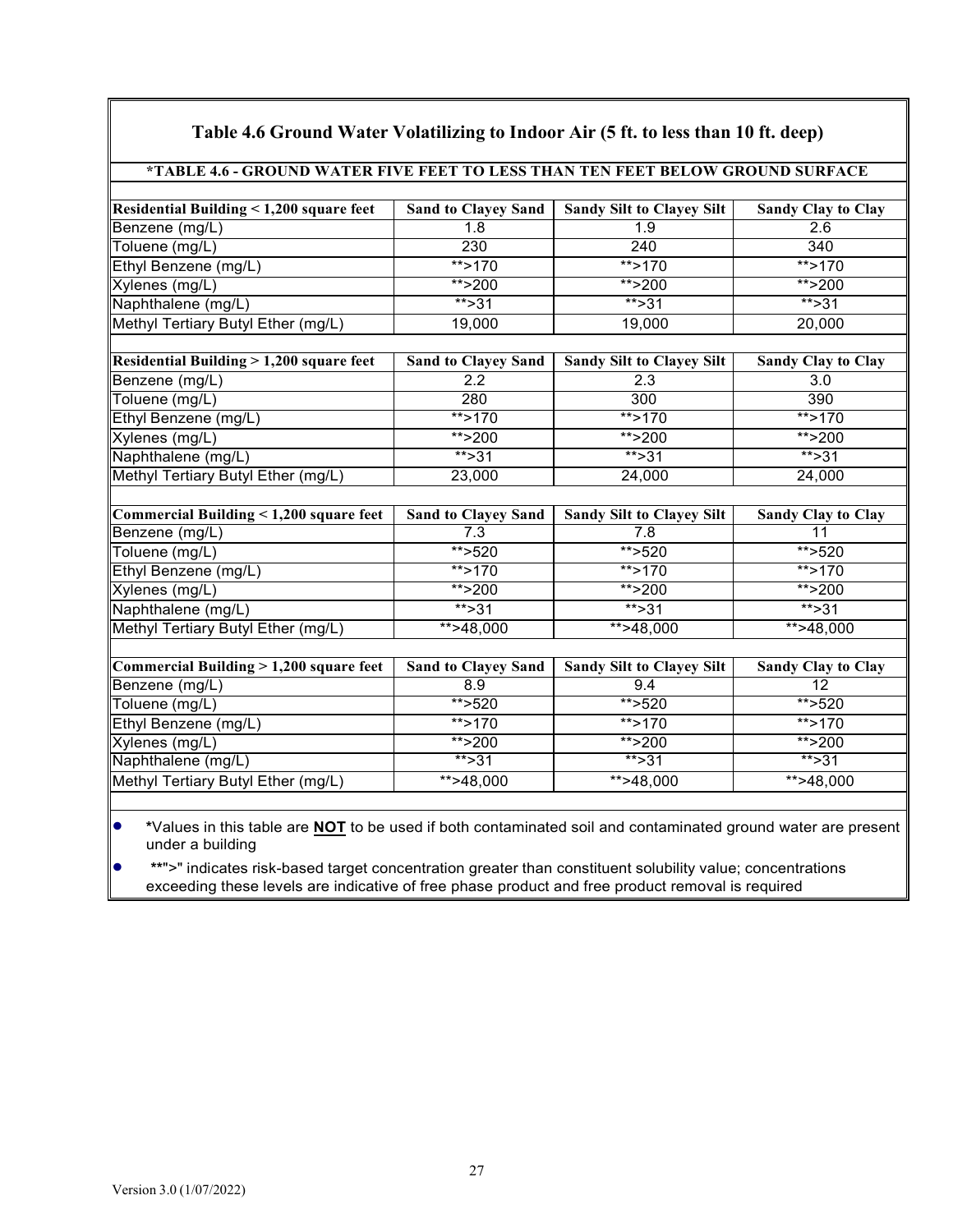| *TABLE 4.7 - GROUND WATER TEN FEET TO LESS THAN FIFTEEN FEET BELOW GROUND SURFACE |                            |                                  |                           |
|-----------------------------------------------------------------------------------|----------------------------|----------------------------------|---------------------------|
|                                                                                   |                            |                                  |                           |
| Residential Building < 1,200 square feet                                          | <b>Sand to Clayey Sand</b> | <b>Sandy Silt to Clayey Silt</b> | <b>Sandy Clay to Clay</b> |
| Benzene (mg/L)                                                                    | 1.8                        | 1.9                              | 3.2                       |
| Toluene (mg/L)                                                                    | 230                        | 250                              | 420                       |
| Ethyl Benzene (mg/L)                                                              | **>170                     | **>170                           | $**$ >170                 |
| Xylenes (mg/L)                                                                    | **>200                     | **>200                           | ** $>200$                 |
| Naphthalene (mg/L)                                                                | $** > 31$                  | $*$ > 31                         | $***31$                   |
| Methyl Tertiary Butyl Ether (mg/L)                                                | 19,000                     | 20,000                           | 21,000                    |
|                                                                                   |                            |                                  |                           |
| <b>Residential Building &gt; 1,200 square feet</b>                                | <b>Sand to Clayey Sand</b> | Sandy Silt to Clayey Silt        | <b>Sandy Clay to Clay</b> |
| Benzene (mg/L)                                                                    | 2.2                        | 2.3                              | 3.6                       |
| Toluene (mg/L)                                                                    | 280                        | 300                              | 470                       |
| Ethyl Benzene (mg/L)                                                              | $**$ >170                  | $**$ >170                        | $*$ > 170                 |
| Xylenes (mg/L)                                                                    | **>200                     | ** $>200$                        | $*$ >200                  |
| Naphthalene (mg/L)                                                                | $***$ >31                  | $*$ > 31                         | $***31$                   |
| Methyl Tertiary Butyl Ether (mg/L)                                                | 24,000                     | 24,000                           | 25,000                    |
|                                                                                   |                            |                                  |                           |
| Commercial Building < 1,200 square feet                                           | <b>Sand to Clayey Sand</b> | <b>Sandy Silt to Clayey Silt</b> | <b>Sandy Clay to Clay</b> |
| Benzene (mg/L)                                                                    | 7.3                        | 8.0                              | 13                        |
| $\overline{\text{T}}$ oluene (mg/L)                                               | $**$ >520                  | **>520                           | $**$ >520                 |
| Ethyl Benzene (mg/L)                                                              | $**$ >170                  | $**$ >170                        | $**$ >170                 |
| Xylenes (mg/L)                                                                    | $*$ > 200                  | $*$ > 200                        | **>200                    |
| Naphthalene (mg/L)                                                                | $***31$                    | $***31$                          | $***31$                   |
| Methyl Tertiary Butyl Ether (mg/L)                                                | **>48,000                  | $*+548,000$                      | $* > 48,000$              |
|                                                                                   |                            |                                  |                           |
| Commercial Building > 1,200 square feet                                           | <b>Sand to Clayey Sand</b> | <b>Sandy Silt to Clayey Silt</b> | <b>Sandy Clay to Clay</b> |
| Benzene (mg/L)                                                                    | 8.9                        | 9.6                              | $\overline{15}$           |
| Toluene (mg/L)                                                                    | **>520                     | ** $>520$                        | $**$ >520                 |
| Ethyl Benzene (mg/L)                                                              | $**$ >170                  | $**$ >170                        | $**$ >170                 |
| Xylenes (mg/L)                                                                    | ** $>200$                  | ** $>200$                        | $** > 200$                |
| Naphthalene (mg/L)                                                                | $***31$                    | $***31$                          | $***31$                   |
| Methyl Tertiary Butyl Ether (mg/L)                                                | $\overline{**}$ >48,000    | $*+248,000$                      | $\overline{**}$ >48,000   |
|                                                                                   |                            |                                  |                           |
|                                                                                   |                            |                                  |                           |

### **Table 4.7 Ground Water Volatilizing to Indoor Air (10 ft. to less than 15 ft. deep)**

• **\***Values in this table are **NOT** to be used if both contaminated soil and contaminated ground water are present under a building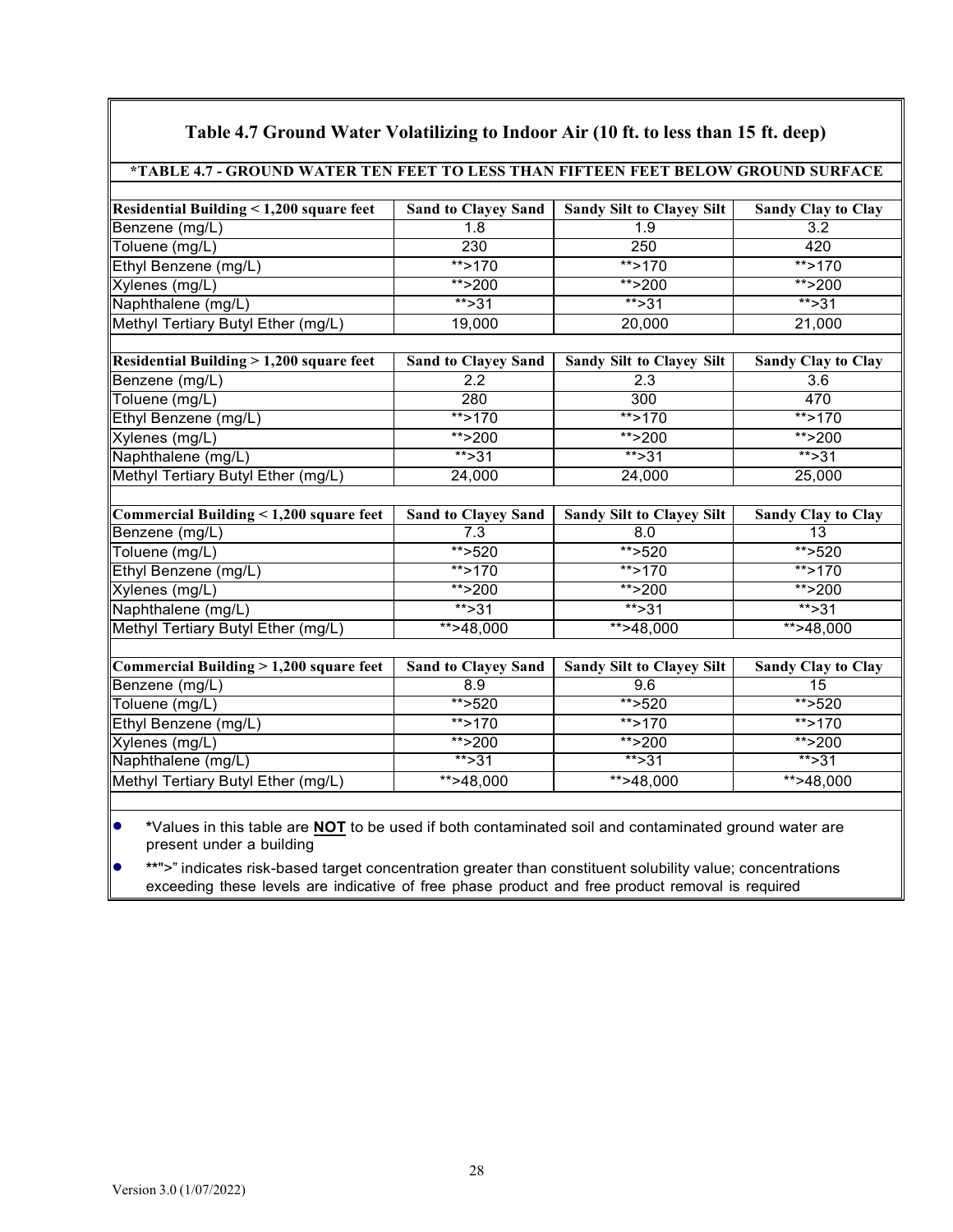| Table 4.8 Ground Water Volatilizing to Indoor Air (15 ft. to less 20 ft. deep) |                                  |                                  |                           |  |
|--------------------------------------------------------------------------------|----------------------------------|----------------------------------|---------------------------|--|
| *TABLE 4.8 - GROUND WATER FIFTEEN FEET TO LESS THAN                            |                                  |                                  |                           |  |
|                                                                                | TWENTY FEET BELOW GROUND SURFACE |                                  |                           |  |
|                                                                                |                                  |                                  |                           |  |
| <b>Residential Building &lt; 1,200 square feet</b>                             | <b>Sand to Clayey Sand</b>       | <b>Sandy Silt to Clayey Silt</b> | <b>Sandy Clay to Clay</b> |  |
| Benzene (mg/L)                                                                 | 1.8                              | 2.0                              | 3.8                       |  |
| Toluene (mg/L)                                                                 | 230                              | 260                              | 490                       |  |
| Ethyl Benzene (mg/L)                                                           | $**$ >170                        | $**$ >170                        | $**$ >170                 |  |
| Xylenes (mg/L)                                                                 | ** $>200$                        | ** $>200$                        | ** $>200$                 |  |
| Naphthalene (mg/L)                                                             | $***31$                          | $***31$                          | $***$ >31                 |  |
| Methyl Tertiary Butyl Ether (mg/L)                                             | 19,000                           | 20,000                           | 22,000                    |  |
|                                                                                |                                  |                                  |                           |  |
| <b>Residential Building &gt; 1,200 square feet</b>                             | <b>Sand to Clayey Sand</b>       | <b>Sandy Silt to Clayey Silt</b> | <b>Sandy Clay to Clay</b> |  |
| Benzene (mg/L)                                                                 | 2.2                              | 2.4                              | 4.2                       |  |
| Toluene (mg/L)                                                                 | 280                              | $\overline{310}$                 | ** $>520$                 |  |
| Ethyl Benzene (mg/L)                                                           | $**$ >170                        | $**$ >170                        | **>170                    |  |
| Xylenes (mg/L)                                                                 | ** $>200$                        | **>200                           | ** $>200$                 |  |
| Naphthalene (mg/L)                                                             | $***$ >31                        | $***$ >31                        | $***$ >31                 |  |
| Methyl Tertiary Butyl Ether (mg/L)                                             | 24,000                           | 25,000                           | 26,000                    |  |
|                                                                                |                                  |                                  |                           |  |
| Commercial Building < 1,200 square feet                                        | <b>Sand to Clayey Sand</b>       | <b>Sandy Silt to Clayey Silt</b> | <b>Sandy Clay to Clay</b> |  |
| Benzene (mg/L)                                                                 | 7.3                              | 8.1                              | 16                        |  |
| Toluene (mg/L)                                                                 | $*$ >520                         | ** $>520$                        | ** $>520$                 |  |
| Ethyl Benzene (mg/L)                                                           | $**$ >170                        | $**$ >170                        | $**$ >170                 |  |
| Xylenes (mg/L)                                                                 | **>200                           | **>200                           | **>200                    |  |
| Naphthalene (mg/L)                                                             | $***31$                          | $***31$                          | $***$ >31                 |  |
| Methyl Tertiary Butyl Ether (mg/L)                                             | $** > 48,000$                    | $*+248,000$                      | $*+548,000$               |  |
|                                                                                |                                  |                                  |                           |  |
| Commercial Building > 1,200 square feet                                        | <b>Sand to Clayey Sand</b>       | <b>Sandy Silt to Clayey Silt</b> | <b>Sandy Clay to Clay</b> |  |
| Benzene (mg/L)                                                                 | 8.9                              | 9.8                              | 17                        |  |
| Toluene (mg/L)                                                                 | ** $>520$                        | ** $>520$                        | $*$ > 520                 |  |
| Ethyl Benzene (mg/L)                                                           | ** $>170$                        | ** $>170$                        | $**$ >170                 |  |
| Xylenes (mg/L)                                                                 | ** $>200$                        | ** $>200$                        | ** $>200$                 |  |
| Naphthalene (mg/L)                                                             | ** $>31$                         | $***31$                          | $***$ >31                 |  |
| Methyl Tertiary Butyl Ether (mg/L)                                             | **>48,000                        | $*+248,000$                      | **>48,000                 |  |
|                                                                                |                                  |                                  |                           |  |

• **\***Values in this table are NOT to be used if both contaminated soil and contaminated ground water are present under a building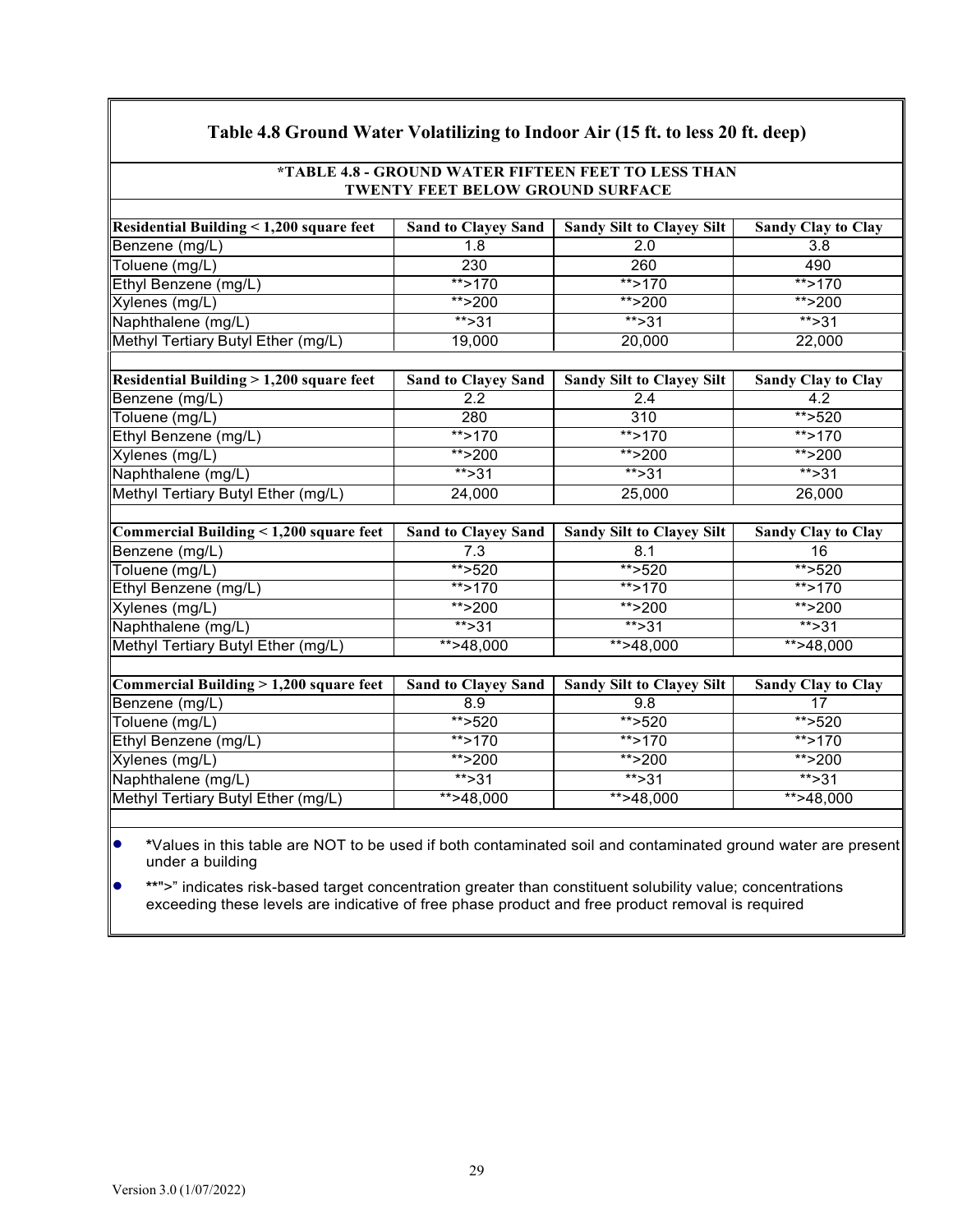| Table 4.9 Ground Water Volatilizing to Indoor Air (20 ft. and deeper) |                            |                                  |                           |  |
|-----------------------------------------------------------------------|----------------------------|----------------------------------|---------------------------|--|
| *TABLE 4.9 - GROUND WATER TWENTY FEET BELOW GROUND SURFACE AND DEEPER |                            |                                  |                           |  |
|                                                                       |                            |                                  |                           |  |
| Residential Building < 1,200 square feet                              | <b>Sand to Clayey Sand</b> | <b>Sandy Silt to Clayey Silt</b> | <b>Sandy Clay to Clay</b> |  |
| Benzene (mg/L)                                                        | 1.8                        | 2.0                              | 4.4                       |  |
| Toluene (mg/L)                                                        | 230                        | 260                              | $*$ >520                  |  |
| Ethyl Benzene (mg/L)                                                  | $** > 170$                 | $**$ >170                        | $** > 170$                |  |
| Xylenes (mg/L)                                                        | $*$ > 200                  | ** $>200$                        | ** $>200$                 |  |
| Naphthalene (mg/L)                                                    | $***$ >31                  | $***$ >31                        | $*$ > 31                  |  |
| Methyl Tertiary Butyl Ether (mg/L)                                    | 19,000                     | 21,000                           | 22,000                    |  |
|                                                                       |                            |                                  |                           |  |
| Residential Building > 1,200 square feet                              | <b>Sand to Clayey Sand</b> | <b>Sandy Silt to Clayey Silt</b> | <b>Sandy Clay to Clay</b> |  |
| Benzene (mg/L)                                                        | $\overline{2.2}$           | 2.4                              | 4.8                       |  |
| Toluene (mg/L)                                                        | 280                        | 310                              | $*$ >520                  |  |
| Ethyl Benzene (mg/L)                                                  | $**$ >170                  | $**$ >170                        | $**$ >170                 |  |
| Xylenes (mg/L)                                                        | **>200                     | **>200                           | **>200                    |  |
| Naphthalene (mg/L)                                                    | $** > 31$                  | $*$ > 31                         | $*$ > 31                  |  |
| Methyl Tertiary Butyl Ether (mg/L)                                    | 24,000                     | 25,000                           | 27,000                    |  |
|                                                                       |                            |                                  |                           |  |
| Commercial Building $\leq 1,200$ square feet                          | <b>Sand to Clayey Sand</b> | Sandy Silt to Clayey Silt        | <b>Sandy Clay to Clay</b> |  |
| Benzene (mg/L)                                                        | 7.3                        | 8.3                              | 18                        |  |
| Toluene (mg/L)                                                        | **>520                     | $**$ >520                        | $**$ >520                 |  |
| Ethyl Benzene (mg/L)                                                  | $**$ >170                  | $**$ >170                        | $*$ >170                  |  |
| Xylenes (mg/L)                                                        | $*$ > 200                  | $*$ > 200                        | $*$ > 200                 |  |
| Naphthalene (mg/L)                                                    | $***31$                    | $***31$                          | $***31$                   |  |
| Methyl Tertiary Butyl Ether (mg/L)                                    | $*+248,000$                | $*+548,000$                      | $* \times 48,000$         |  |
|                                                                       |                            |                                  |                           |  |
| Commercial Building $> 1,200$ square feet                             | <b>Sand to Clayey Sand</b> | <b>Sandy Silt to Clayey Silt</b> | <b>Sandy Clay to Clay</b> |  |
| Benzene (mg/L)                                                        | 9.0                        | 9.9                              | $\overline{20}$           |  |
| Toluene (mg/L)                                                        | ** $>520$                  | ** $>520$                        | **>520                    |  |
| Ethyl Benzene (mg/L)                                                  | $*$ > 170                  | ** $>170$                        | $*$ > 170                 |  |
| Xylenes (mg/L)                                                        | **>200                     | $*$ > 200                        | $*$ > 200                 |  |
| Naphthalene (mg/L)                                                    | $** > 31$                  | $*$ > 31                         | $*$ > 31                  |  |
| Methyl Tertiary Butyl Ether (mg/L)                                    | $** > 48,000$              | $** > 48,000$                    | $** > 48,000$             |  |
|                                                                       |                            |                                  |                           |  |

# **Table 4.9 Ground Water Volatilizing to Indoor Air (20 ft. and deeper)**

• **\***Values in this table are NOT to be used if both contaminated soil and contaminated ground water are present under a building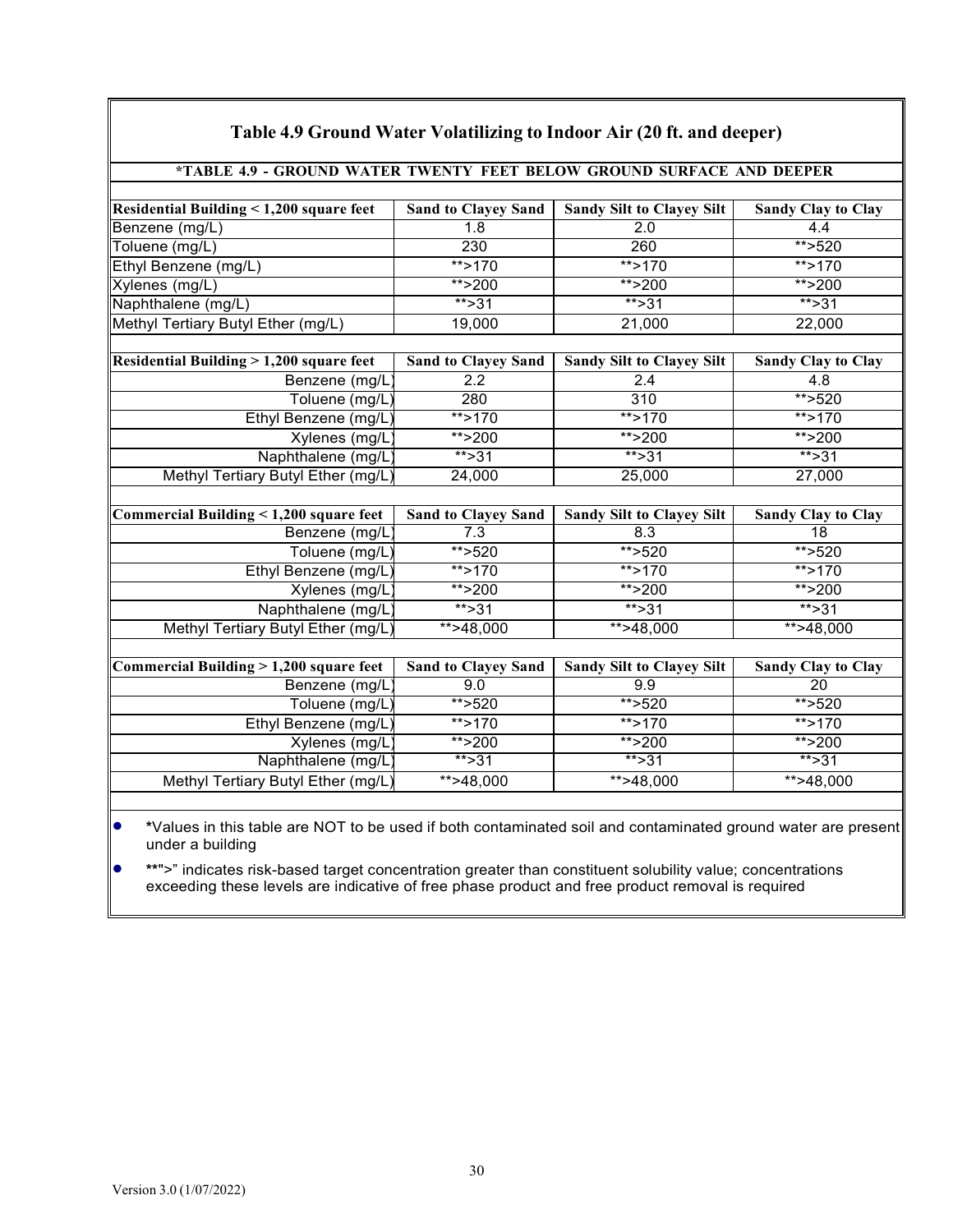| Residential Building < 1,200 square feet |                     | Sand to Clayey Sand   Sandy Silt to Clayey Silt | <b>Sandy Clay to Clay</b> |
|------------------------------------------|---------------------|-------------------------------------------------|---------------------------|
| Benzene (mg/kg)                          | 1.1                 | $\overline{1.3}$                                | 1.3                       |
| Toluene (mg/kg)                          | 310                 | 330                                             | 340                       |
| Ethyl Benzene (mg/kg)                    | $*$ >630            | $*$ >640                                        | $*$ >650                  |
| Xylenes (mg/kg)                          | ** $>500$           | ** $>510$                                       | $**$ >510                 |
| Naphthalene (mg/kg)                      | **>620              | **>620                                          | **>620                    |
| Methyl Tertiary Butyl Ether (mg/kg)      | 3,300               | 5,200                                           | 5,800                     |
| Residential Building > 1,200 square feet | Sand to Clayey Sand | <b>Sandy Silt to Clayey Silt</b>                | <b>Sandy Clay to Clay</b> |
| Benzene (mg/kg)                          | 1.4                 | 1.6                                             | 1.7                       |
| Toluene (mg/kg)                          | 390                 | 410                                             | 420                       |
| Ethyl Benzene (mg/kg)                    | $* \times 630$      | $* \rightarrow 640$                             | $*$ >650                  |
| Xylenes (mg/kg)                          | ** $>500$           | ** $>510$                                       | ** $>510$                 |
| Naphthalene (mg/kg)                      | **>620              | **>620                                          | ** $>620$                 |
| Methyl Tertiary Butyl Ether (mg/kg)      | 4,000               | 6,500                                           | 7,100                     |
| Commercial Building < 1,200 square feet  |                     | Sand to Clayey Sand   Sandy Silt to Clayey Silt | <b>Sandy Clay to Clay</b> |
| Benzene (mg/kg)                          | 4.7                 | 5.3                                             | 5.6                       |
| Toluene (mg/kg)                          | $*$ >740            | **>790                                          | **>790                    |
| Ethyl Benzene (mg/kg)                    | $*$ >630            | **>640                                          | $*$ >650                  |
| Xylenes (mg/kg)                          | ** $>500$           | **>510                                          | $*$ >510                  |
| Naphthalene (mg/kg)                      | ** $>620$           | $*$ >620                                        | ** $>620$                 |
| Methyl Tertiary Butyl Ether (mg/kg)      | $* > 8,300$         | $*$ > 13,000                                    | $*$ > 15,000              |
|                                          |                     |                                                 |                           |
| Commercial Building > 1,200 square feet  |                     | Sand to Clayey Sand   Sandy Silt to Clayey Silt | <b>Sandy Clay to Clay</b> |
| Benzene (mg/kg)                          | 5.8                 | 6.6                                             | 6.9                       |
| Toluene (mg/kg)                          | $**$ >740           | **>790                                          | **>790                    |
| Ethyl Benzene (mg/kg)                    | $*$ >630            | $*$ $>640$                                      | $*$ $>650$                |
| Xylenes (mg/kg)                          | ** $>500$           | ** $>510$                                       | $*$ >510                  |
|                                          |                     |                                                 |                           |
| Naphthalene (mg/kg)                      | **>620              | **>620                                          | ** $>620$                 |

### **Table 4.10 Soil Volatilizing to Indoor Air (Less than 5 ft. deep)**

• **\***Values in this table are NOT to be used if both contaminated soil and contaminated ground water are present under a building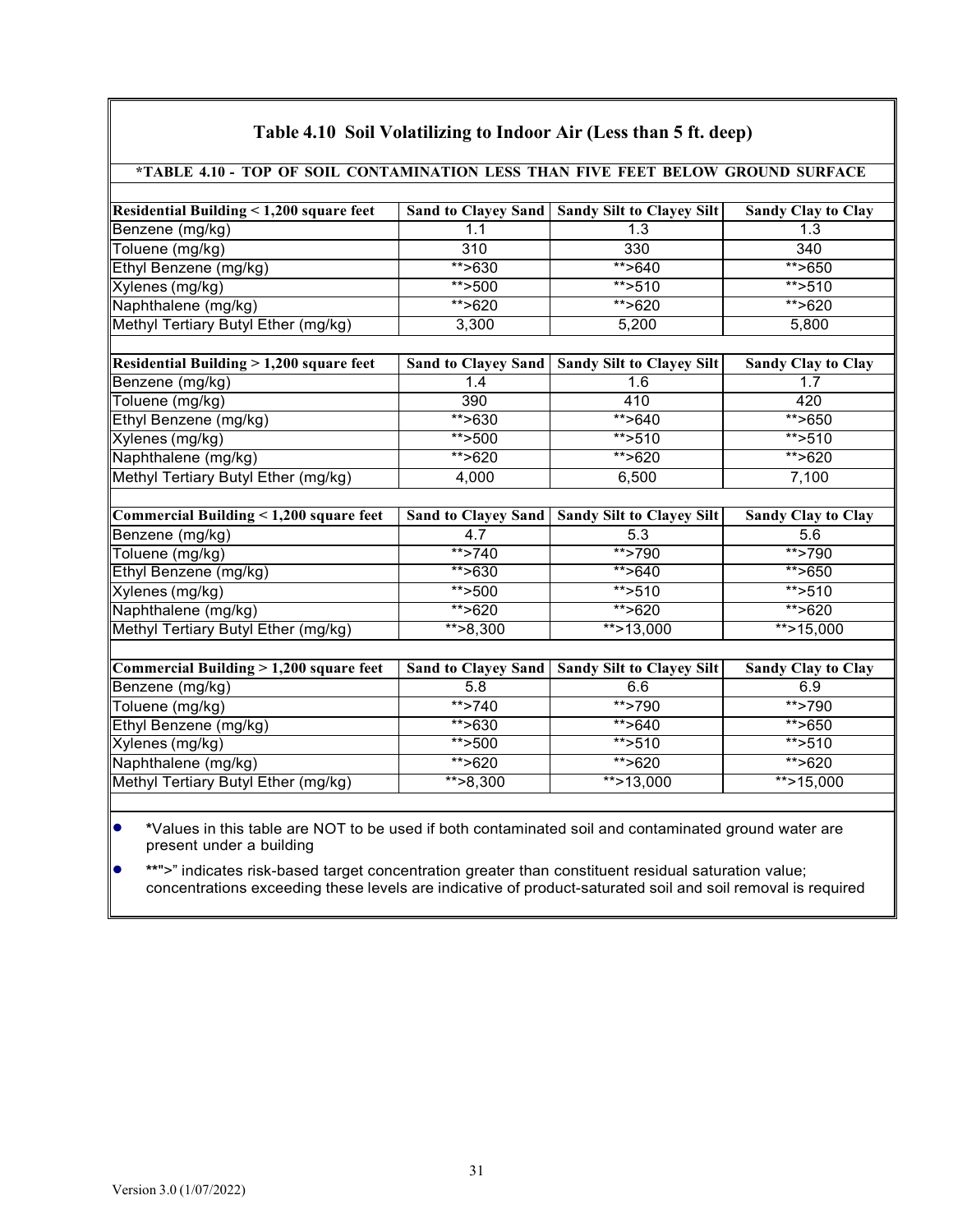| Table 4.11 Soil Volatilizing to Indoor Air (5 ft. to less than 10 ft. deep) |                                         |                                  |                           |  |  |
|-----------------------------------------------------------------------------|-----------------------------------------|----------------------------------|---------------------------|--|--|
| *TABLE 4.11 - TOP OF SOIL CONTAMINATION FIVE FEET TO                        |                                         |                                  |                           |  |  |
|                                                                             | LESS THAN TEN FEET BELOW GROUND SURFACE |                                  |                           |  |  |
| <b>Residential Building &lt; 1,200 square feet</b>                          | <b>Sand to Clayey Sand</b>              | <b>Sandy Silt to Clayey Silt</b> | <b>Sandy Clay to Clay</b> |  |  |
| Benzene (mg/kg)                                                             | 1.1                                     | 1.3                              | 1.8                       |  |  |
| Toluene (mg/kg)                                                             | 310                                     | 340                              | 450                       |  |  |
| Ethyl Benzene (mg/kg)                                                       | $*$ >630                                | ** $>640$                        | ** $>650$                 |  |  |
| Xylenes (mg/kg)                                                             | $*$ >500                                | $*$ >510                         | $*$ >510                  |  |  |
| Naphthalene (mg/kg)                                                         | **>620                                  | **>620                           | **>620                    |  |  |
| Methyl Tertiary Butyl Ether (mg/kg)                                         | 3,300                                   | 5,300                            | 6,000                     |  |  |
|                                                                             |                                         |                                  |                           |  |  |
| <b>Residential Building &gt; 1,200 square feet</b>                          | <b>Sand to Clayey Sand</b>              | <b>Sandy Silt to Clayey Silt</b> | <b>Sandy Clay to Clay</b> |  |  |
| Benzene (mg/kg)                                                             | 1.4                                     | 1.6                              | 2.1                       |  |  |
| Toluene (mg/kg)                                                             | 390                                     | 420                              | 530                       |  |  |
| Ethyl Benzene (mg/kg)                                                       | **>630                                  | **>640                           | **>650                    |  |  |
| Xylenes (mg/kg)                                                             | $*$ > 500                               | ** $>510$                        | $*$ >510                  |  |  |
| Naphthalene (mg/kg)                                                         | **>620                                  | $*$ >620                         | $*$ >620                  |  |  |
| Methyl Tertiary Butyl Ether (mg/kg)                                         | 4,000                                   | 6,600                            | 7,400                     |  |  |
|                                                                             |                                         |                                  |                           |  |  |
| Commercial Building < 1,200 square feet                                     | <b>Sand to Clayey Sand</b>              | <b>Sandy Silt to Clayey Silt</b> | <b>Sandy Clay to Clay</b> |  |  |
| Benzene (mg/kg)                                                             | 4.7                                     | 5.4                              | 7.3                       |  |  |
| Toluene (mg/kg)                                                             | $*$ >740                                | **>790                           | $**$ >790                 |  |  |
| Ethyl Benzene (mg/kg)                                                       | $* \rightarrow 630$                     | $*$ >640                         | $*$ >650                  |  |  |
| Xylenes (mg/kg)                                                             | $*$ > 500                               | $***$ >510                       | ** $>510$                 |  |  |
| Naphthalene (mg/kg)                                                         | **>620                                  | ** $>620$                        | **>620                    |  |  |
| Methyl Tertiary Butyl Ether (mg/kg)                                         | $** > 8,300$                            | **>13,000                        | $*$ >15,000               |  |  |
|                                                                             |                                         |                                  |                           |  |  |
| Commercial Building > 1,200 square feet                                     | <b>Sand to Clayey Sand</b>              | <b>Sandy Silt to Clayey Silt</b> | <b>Sandy Clay to Clay</b> |  |  |
| Benzene (mg/kg)                                                             | 5.8                                     | 6.7                              | 8.6                       |  |  |
| Toluene (mg/kg)                                                             | $*$ >740                                | $*$ >790                         | $*$ >790                  |  |  |
| Ethyl Benzene (mg/kg)                                                       | $*$ >630                                | ** $>640$                        | $*$ >650                  |  |  |
| Xylenes (mg/kg)                                                             | $**$ >500                               | $*$ > 510                        | $*$ >510                  |  |  |
| Naphthalene (mg/kg)                                                         | ** $>620$                               | **>620                           | $*$ >620                  |  |  |
| Methyl Tertiary Butyl Ether (mg/kg)                                         | $*$ $>8,300$                            | **>13,000                        | **>15,000                 |  |  |
|                                                                             |                                         |                                  |                           |  |  |

• **\***Values in this table are NOT to be used if both contaminated soil and contaminated ground water are present under a building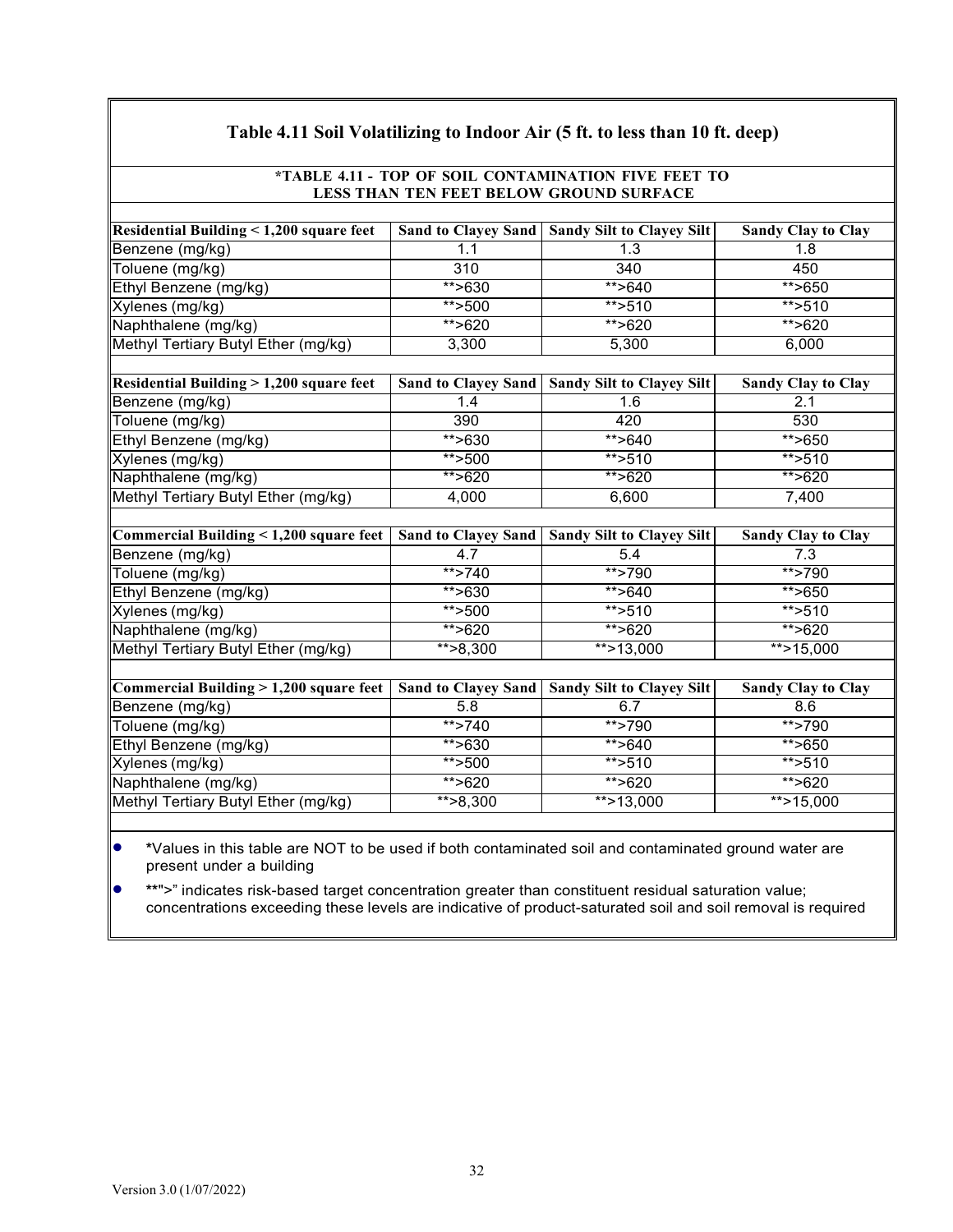| *TABLE 4.12 - TOP OF SOIL CONTAMINATION TEN FEET TO LESS THAN |                            |                                                 |                           |  |
|---------------------------------------------------------------|----------------------------|-------------------------------------------------|---------------------------|--|
| FIFTEEN FEET BELOW GROUND SURFACE                             |                            |                                                 |                           |  |
| Residential Building $\leq 1,200$ square feet                 |                            | Sand to Clayey Sand   Sandy Silt to Clayey Silt | <b>Sandy Clay to Clay</b> |  |
| Benzene (mg/kg)                                               | 1.1                        | 1.3                                             | 2.2                       |  |
| Toluene (mg/kg)                                               | 310                        | 350                                             | 570                       |  |
| Ethyl Benzene (mg/kg)                                         | $*$ >630                   | $*$ >640                                        | $*$ >650                  |  |
| Xylenes (mg/kg)                                               | $**$ >500                  | ** $>510$                                       | $**$ >510                 |  |
| Naphthalene (mg/kg)                                           | **>620                     | ** $>620$                                       | **>620                    |  |
| Methyl Tertiary Butyl Ether (mg/kg)                           | 3,300                      | 5,400                                           | 6,300                     |  |
|                                                               |                            |                                                 |                           |  |
| <b>Residential Building &gt; 1,200 square feet</b>            |                            | Sand to Clayey Sand   Sandy Silt to Clayey Silt | <b>Sandy Clay to Clay</b> |  |
| Benzene (mg/kg)                                               | 1.4                        | 1.6                                             | 2.5                       |  |
| Toluene (mg/kg)                                               | 390                        | 430                                             | 650                       |  |
| Ethyl Benzene (mg/kg)                                         | $*$ >630                   | **>640                                          | $*$ >650                  |  |
| Xylenes (mg/kg)                                               | ** $>500$                  | ** $>510$                                       | ** $>510$                 |  |
| Naphthalene (mg/kg)                                           | **>620                     | **>620                                          | **>620                    |  |
| Methyl Tertiary Butyl Ether (mg/kg)                           | 4,000                      | 6,700                                           | 7,600                     |  |
|                                                               |                            |                                                 |                           |  |
| Commercial Building $< 1,200$ square feet                     | <b>Sand to Clayey Sand</b> | <b>Sandy Silt to Clayey Silt</b>                | <b>Sandy Clay to Clay</b> |  |
| Benzene (mg/kg)                                               | 4.7                        | 5.6                                             | 9.2                       |  |
| Toluene (mg/kg)                                               | $**$ >740                  | $*$ >790                                        | $*$ >790                  |  |
| Ethyl Benzene (mg/kg)                                         | ** $>630$                  | ** $>640$                                       | $*$ >650                  |  |
| Xylenes (mg/kg)                                               | $**$ >500                  | ** $>510$                                       | $*$ >510                  |  |
| Naphthalene (mg/kg)                                           | $*$ >620                   | ** $>620$                                       | $*$ >620                  |  |
| Methyl Tertiary Butyl Ether (mg/kg)                           | $\overline{**}$ > 8,300    | $*$ > 13,000                                    | $*$ > 15,000              |  |
|                                                               |                            |                                                 |                           |  |
| Commercial Building $> 1,200$ square feet                     | <b>Sand to Clayey Sand</b> | <b>Sandy Silt to Clayey Silt</b>                | <b>Sandy Clay to Clay</b> |  |
| Benzene (mg/kg)                                               | 5.8                        | 6.8                                             | 10                        |  |
| Toluene (mg/kg)                                               | $*$ >740                   | $**$ >790                                       | $*$ >790                  |  |
| Ethyl Benzene (mg/kg)                                         | $*$ >630                   | $*$ >640                                        | $*$ >650                  |  |
| Xylenes (mg/kg)                                               | $**$ >500                  | $*$ > 510                                       | $\frac{1}{11}$ > 510      |  |
| Naphthalene (mg/kg)                                           | **>620                     | ** $>620$                                       | **>620                    |  |
| Methyl Tertiary Butyl Ether (mg/kg)                           | $* > 8,300$                | $*$ > 13,000                                    | $***$ > 15,000            |  |

**Table 4.12 Soil Volatilizing to Indoor Air (10 ft. to less than 15 ft. deep)**

• **\***Values in this table are NOT to be used if both contaminated soil and contaminated ground water are present under a building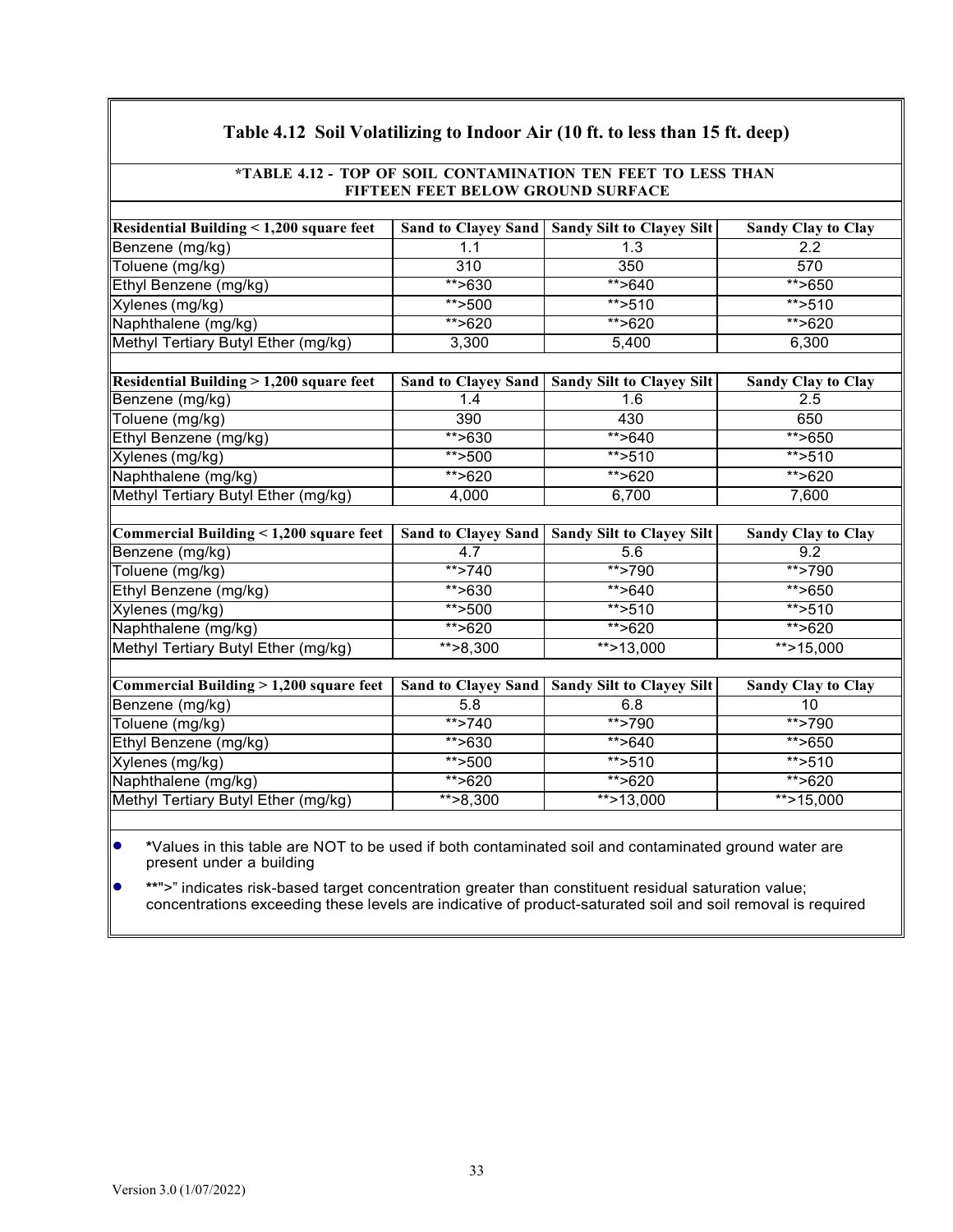| *TABLE 4.13 - TOP OF SOIL CONTAMINATION FIFTEEN FEET BELOW GROUND SURFACE AND DEEPER |                            |                                  |                           |  |  |  |  |
|--------------------------------------------------------------------------------------|----------------------------|----------------------------------|---------------------------|--|--|--|--|
|                                                                                      |                            |                                  |                           |  |  |  |  |
| Residential Building < 1,200 square feet                                             | <b>Sand to Clayey Sand</b> | <b>Sandy Silt to Clayey Silt</b> | <b>Sandy Clay to Clay</b> |  |  |  |  |
| Benzene (mg/kg)                                                                      | 1.1                        | 1.4                              | 2.7                       |  |  |  |  |
| Toluene (mg/kg)                                                                      | 320                        | 360                              | 690                       |  |  |  |  |
| Ethyl Benzene (mg/kg)                                                                | $*$ >630                   | $*$ >640                         | $*$ >650                  |  |  |  |  |
| Xylenes (mg/kg)                                                                      | ** $>500$                  | $***$ >510                       | $*$ >510                  |  |  |  |  |
| Naphthalene (mg/kg)                                                                  | **>620                     | **>620                           | **>620                    |  |  |  |  |
| Methyl Tertiary Butyl Ether (mg/kg)                                                  | 3,300                      | 5,500                            | 6,600                     |  |  |  |  |
| Residential Building > 1,200 square feet                                             | <b>Sand to Clayey Sand</b> | <b>Sandy Silt to Clayey Silt</b> | <b>Sandy Clay to Clay</b> |  |  |  |  |
| Benzene (mg/kg)                                                                      | 1.4                        | 1.7                              | 3.0                       |  |  |  |  |
| Toluene (mg/kg)                                                                      | 390                        | 430                              | 770                       |  |  |  |  |
| Ethyl Benzene (mg/kg)                                                                | ** $>630$                  | **>640                           | $*$ >650                  |  |  |  |  |
| Xylenes (mg/kg)                                                                      | ** $>500$                  | $*$ > 510                        | $*$ >510                  |  |  |  |  |
| Naphthalene (mg/kg)                                                                  | **>620                     | **>620                           | **>620                    |  |  |  |  |
| Methyl Tertiary Butyl Ether (mg/kg)                                                  | 4,100                      | 6,800                            | 7,900                     |  |  |  |  |
| Commercial Building < 1,200 square feet                                              | <b>Sand to Clayey Sand</b> | <b>Sandy Silt to Clayey Silt</b> | <b>Sandy Clay to Clay</b> |  |  |  |  |
| Benzene (mg/kg)                                                                      | 4.7                        | 5.7                              | 11                        |  |  |  |  |
| Toluene (mg/kg)                                                                      | $*$ >740                   | **>790                           | **>790                    |  |  |  |  |
| Ethyl Benzene (mg/kg)                                                                | $*$ >630                   | $*$ >640                         | $*$ >650                  |  |  |  |  |
| Xylenes (mg/kg)                                                                      | $*$ > 500                  | $*$ > 510                        | ** $>510$                 |  |  |  |  |
| Naphthalene (mg/kg)                                                                  | $*$ >620                   | $*$ >620                         | ** $>620$                 |  |  |  |  |
| Methyl Tertiary Butyl Ether (mg/kg)                                                  | $* > 8,300$                | $*$ > 13,000                     | $*$ > 15,000              |  |  |  |  |
|                                                                                      |                            |                                  |                           |  |  |  |  |
| Commercial Building > 1,200 square feet                                              | <b>Sand to Clayey Sand</b> | <b>Sandy Silt to Clayey Silt</b> | <b>Sandy Clay to Clay</b> |  |  |  |  |
| Benzene (mg/kg)                                                                      | 5.9                        | 6.9                              | 12                        |  |  |  |  |
| Toluene (mg/kg)                                                                      | ** $>740$                  | $*$ >790                         | $**$ >790                 |  |  |  |  |
| Ethyl Benzene (mg/kg)                                                                | $*$ >630                   | $*$ >640                         | $*$ >650                  |  |  |  |  |
| Xylenes (mg/kg)                                                                      | **>500                     | $*$ >510                         | ** $>510$                 |  |  |  |  |
| Naphthalene (mg/kg)                                                                  | **>620                     | **>620                           | **>620                    |  |  |  |  |
| Methyl Tertiary Butyl Ether (mg/kg)                                                  | $** > 8,300$               | $*$ > 13,000                     | $*$ > 15,000              |  |  |  |  |

## **Table 4.13 Soil Volatilizing to Indoor Air (15 ft. and Deeper)**

• **\***Values in this table are NOT to be used if both contaminated soil and contaminated ground water are present under a building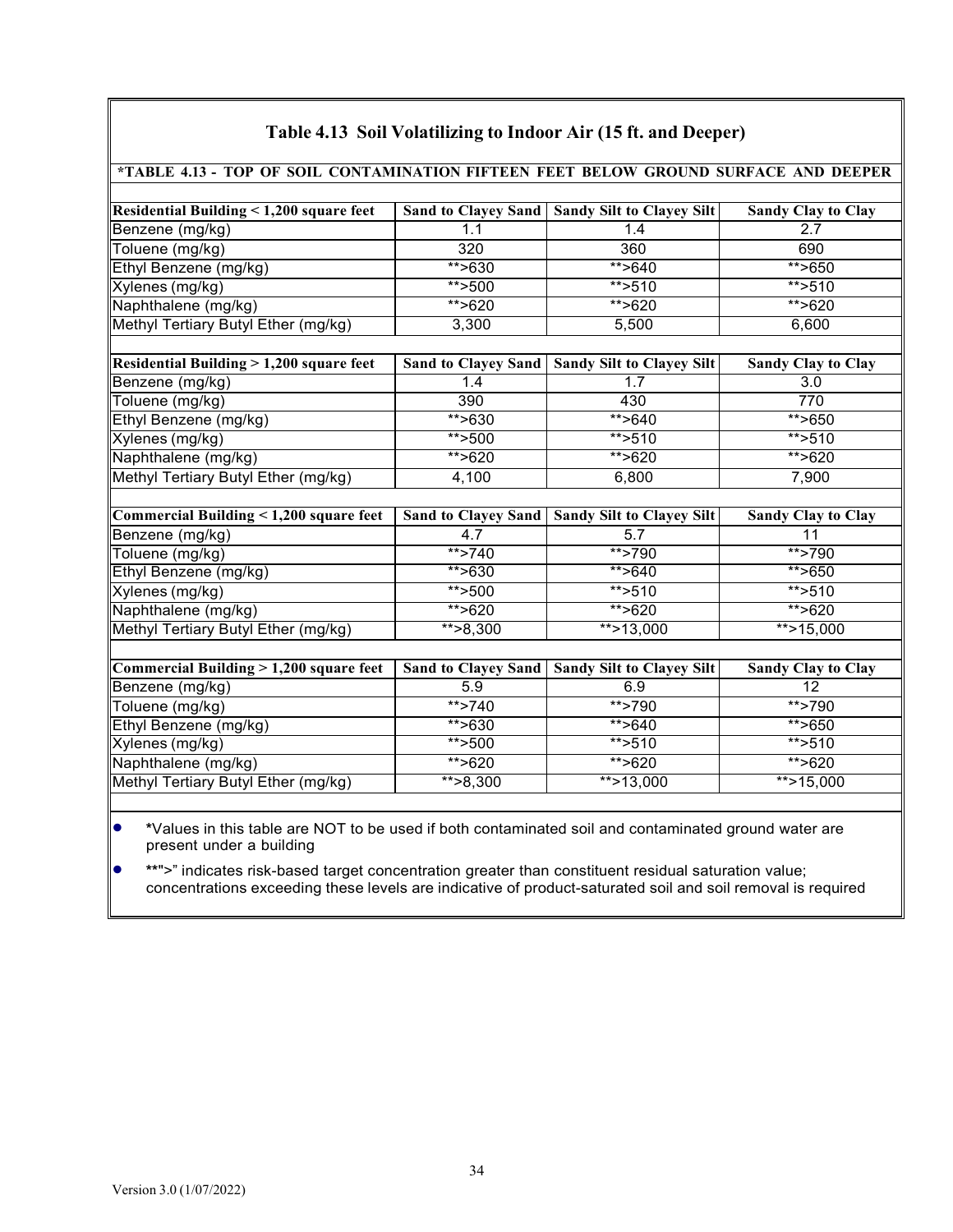## **4.2.1.4 Requirements and Recommendations Concerning Water Line Sampling:**

If soil above the Tier 1 action levels or ground water contamination above maximum contaminant levels (MCL) is adjacent to or in contact with a water line a tap sample **must** be collected. The suggested procedure for collecting a tap sample is as follows. The sample should be taken from a location (i.e., outside water tap) that is before any water treatment system such as a water softener, etc. After the water has been allowed to stand in the pipe for a minimum of 8 hours turn on the faucet slowly and immediately collect the sample in accordance with Standard Operating Procedure 4, Section 7.7, "Special Considerations for Volatile Organic Compound Sampling" South Dakota's Handbook for Investigation and Corrective Action Requirements.

## **4.2.1.5 Free-Product in Contact with Water Lines:**

Under no circumstance can free-product or product saturated soil be left in contact with a waterline. This applies to all water lines regardless of their material. The free product must be removed or the water line must be re-routed.

## **4.2.1.6 Guidance for Using Water Line Look-Up Table**

The impact to a polyvinyl chloride (PVC) waterline occurs when the dissolved fraction of chemicals of concern exceeds the maximum allowable concentration in ground water (See Table 4.14). Softening of the PVC occurs when these chemicals are in contact with the waterline, which makes the line susceptible to permeation. If ground water in contact with a waterline exceeds the concentrations listed in the table below the water line must be rerouted or replaced with a petroleum resistant material. If the replacement line uses gaskets, the gaskets must be made of a petroleum resistant material.

## **TABLE 4.14 LOOK-UP FOR GASOLINE CONTAMINATED GROUND WATER IN CONTACT WITH PVC WATERLINE**

| <b>Chemical</b><br><sub>of</sub><br>Concern | Max.<br>Solubility in<br>Water<br>$(mg/l)$ $@$ $200$ | Average<br>Percentage<br>in Gasoline | <b>Max. Solubility</b><br>in Water as<br>Gasoline<br>Component<br>(mg/l) | <b>Activity</b> | <b>Maximum</b><br><b>Allowable</b><br>Concentration<br>in Ground<br>Water (mg/l) |  |
|---------------------------------------------|------------------------------------------------------|--------------------------------------|--------------------------------------------------------------------------|-----------------|----------------------------------------------------------------------------------|--|
| Benzene                                     | 1780                                                 | 1.8                                  | 32                                                                       | 0.1             | 3.2                                                                              |  |
| Toluene                                     | 515                                                  | 12.3                                 | 63                                                                       | 0.1             | 6.3                                                                              |  |

# **4.2.1.7 Recommendations Concerning Polyethylene (PE) and Polybutylene (PB) Water Lines:**

A survey of pipe permeation incidents (University of California Study, January 1989) showed that polybutylene (PB) pipe was the major material involved (43%) in all incidents, followed by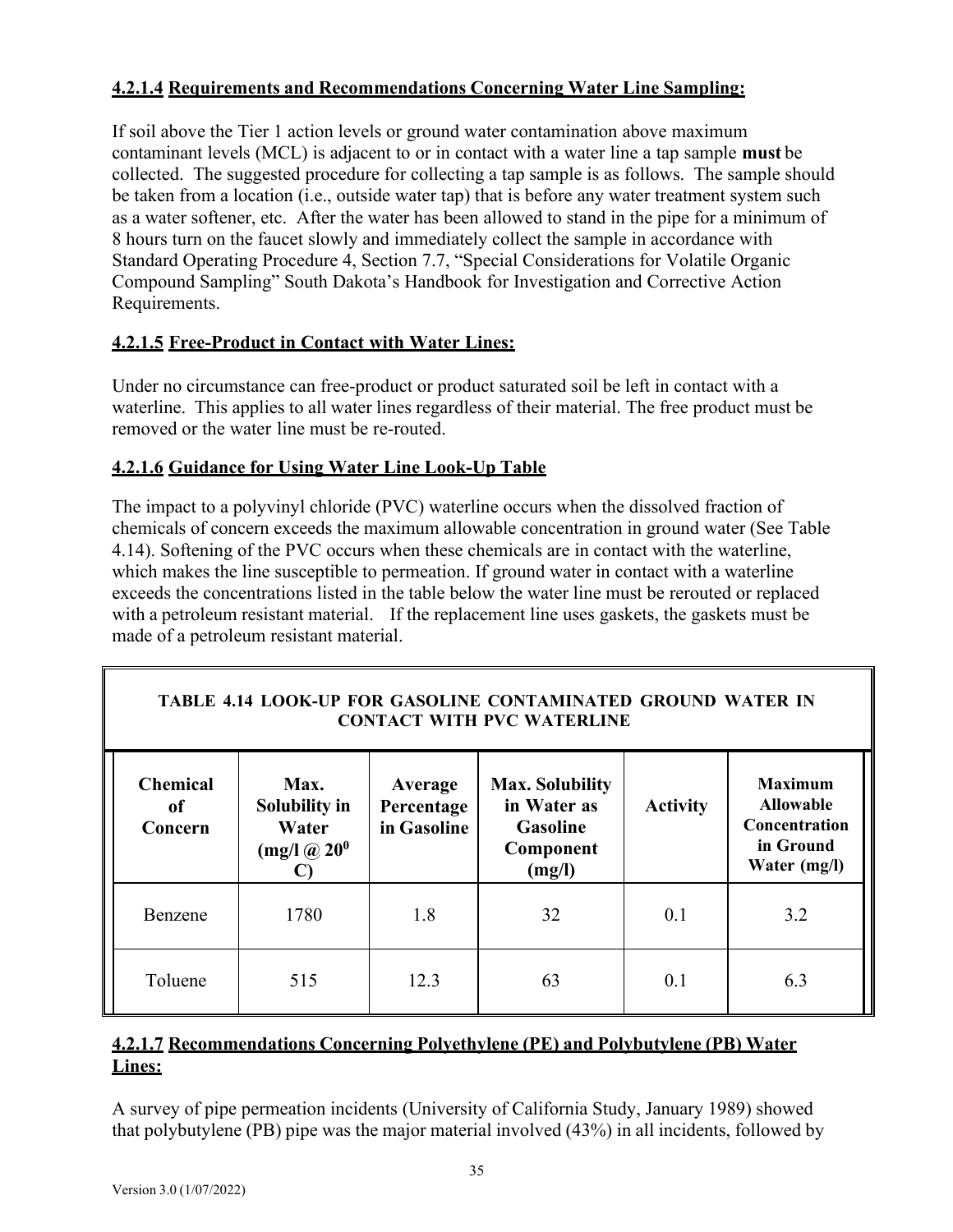polyethylene (PE) pipe at 39%. The use of these materials for service line connections in the area of the survey was common. The prevalence of waterlines constructed of these materials in South Dakota has not been determined. The survey also showed that the dominant contaminants (89%) were petroleum products such a gasoline and diesel fuel.

The concern with these materials is that the contaminant enters the pipe by straight diffusion (Fickian), which means there is no physical change to the pipe, such a softening. A review of the California study also shows that pipe permeation can occur with low soil contaminant concentrations (i.e., less 0.05 ppm toluene, less than 0.2 ppm xylenes/ethylbenzene and less than 4.1 ppm benzene). In almost all the surveyed cases the PB and PE was either replaced by copper or the water service line was routed around the contamination. For the above reasons the Department does not feel it would be appropriate to develop look-up tables for PB or PE pipe.

The development of a look-up table for gasoline constituent (i.e., benzene, toluene, ethylbenzene, and xylenes) contaminated soil in contact with PVC water line is not feasible because it is necessary to know more site-specific information than just the concentration of the contaminants in soil. It has been shown that the relative organic chemical concentration in the soil pores controls the permeation rate. This requires the soil to be analyzed in such a way that the relative organic chemical concentration in the soil pores can be predicted. In order to properly make this prediction site specific data such as soil organic carbon content, soil water content and soil porosity must be measured. For further discussion on the above analysis refer to the document published by the University of California at Berkeley on Permeation of Plastic Pipes by Organic Chemicals, pages 303-305.

## **4.2.2 Sampling and data collection**

As part of a Tier 2 assessment, the responsible person may be required to; 1) Define the vertical and horizontal extent of soil contamination exceeding Tier 1 action levels; 2) Define the extent of ground water contamination exceeding South Dakota ground water quality standards; 3) Collect samples at actual or potential points of exposure to quantify contaminant concentrations at the points of exposure; 4) Collect other site information needed to calculate Tier 2 Action Levels (if necessary); and 5) Use the RBCA software program to calculate Tier 2 Action Levels (if necessary).

The sampling requirements for a Tier 2 assessment depend on the possible transport mechanisms and receptors. For example, if it is possible that a sewer line may be impacted by the release, that sewer should be screened for the presence of the chemicals of concern. In areas where a particular exposure pathway is not possible, sampling is not needed for that pathway. If receptors or pathways are present within the area of contamination but no exposure is possible, adequate documentation must be presented to support not collecting samples.

## **4.2.2.1 Soil sampling**

Soil samples must be collected at a depth consistent with the underground structures or utilities or at the ground water interface or at the highest field screening. In some instances, more than one sample may be necessary to document site conditions. Due to the heterogeneous nature of soils and bedrock care must be taken to adequately provide information about the site.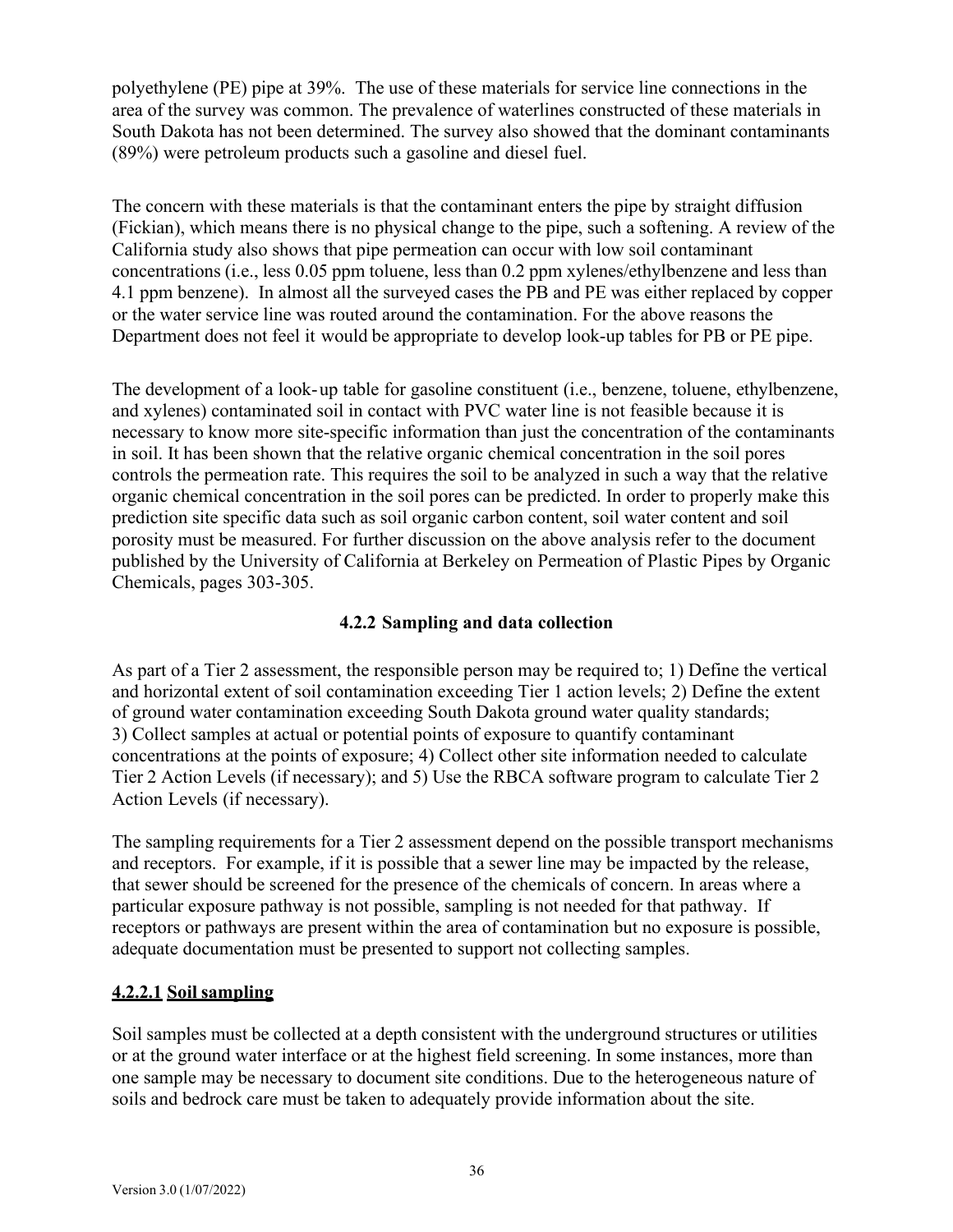If surficial soils (soils at 0-3.2 feet in depth) are impacted, then samples must be collected from surface soils at the area of impact to determine the dermal, ingestion and inhalation risk.

Sample collection depends on the extent of the contaminated area and the transport mechanisms that are present. If the area is capped by concrete, dispersion of particulates is probably not a concern. However, slab on grade buildings with shallow contamination must be assessed for the potential of vapors. Soil samples must be collected from at least six inches below grade.

If subsurface soils (soils at 3.2 feet or greater in depth) are impacted, soil samples must be collected from subsurface soils if a potential receptor or a transport mechanism is present. The depth of soil borings depends on the geology, regional ground water fluctuations and field screening results as well as the proximity to the source of the release. Soil borings must be advanced to define the vertical extent of the contamination. If permeable material such as silt, sand or gravel is present at the site, the borings may be required to be advanced to the ground water. The department requires that borings be advanced beyond the suspected release source to a depth where the soil sample field screening results show no detectable concentrations above ambient and where no observable staining or indications of petroleum contaminationare present.

## **4.2.2.2 Air sampling**

In a Tier 2 assessment, the department may require that any potentially impacted utilities be screened for vapors (See Appendix A). Basements that may be impacted by the release must be checked for the presence of petroleum vapors, and the occupants of the property must be contacted to determine if there have been petroleum vapors in the past. If field readings indicate petroleum vapors may be present, laboratory samples are required. Refer to Chapter 6 for additional information.

## **4.2.2.3 Ground water sampling**

While the ground water may not be a likely exposure route, such as in clayey till areas, the department believes it can be a significant transport mechanism in certain situations. Refer to Chapter 6.0 Monitoring requirements for additional information.

## **4.2.3 Developing site-specific target levels**

Site specific cleanup levels and points of compliance may be developed for a site based on the completed exposure pathways. In a Tier 2 assessment, site specific target levels are developed based upon compliance points, exposure pathways and site-specific data using simple mathematical modeling. Site specific target levels must be determined for the chemicals of concern for a completed or potentially completed pathway. For example, if ground water in a non-aquifer were contaminated above state ground water quality standards, it would not be necessary to develop a site-specific soil cleanup number for that exposure pathway. If there were no other exposure pathways, there would not be a site-specific cleanup number developed. The site would be monitored to ensure there were no other exposures. In addition, if an aquifer is impacted, the calculation of site-specific target levels may be necessary, especially if a compliance point is used to protect for a current and future beneficial use of the aquifer.

Under a Tier 2 assessment, a compliance point may be proposed (subject to departmental approval) when there are no receptors present on-site and there is a potential for receptors to be present off-site. A combination of assessment data and predictive modeling results may be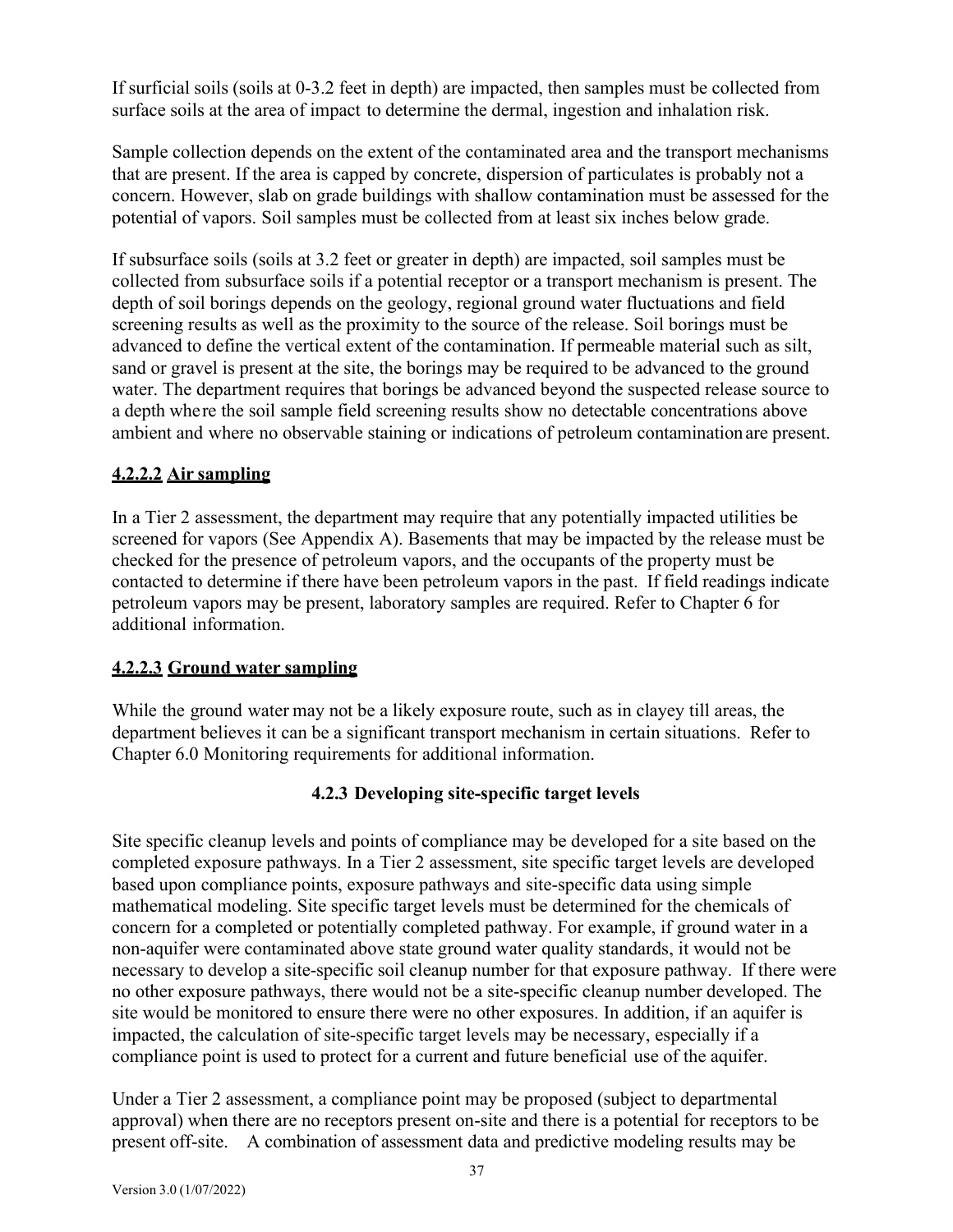used to determine target source area concentrations that correspond to compliance point target levels. Compliance points may be located at property boundaries or between a source and receptor (with departmental approval). Periodic monitoring will be required when a compliance point is selected to ensure the assumptions used to determine the compliance point are correct.

If there is a completed exposure pathway, either a site-specific target level may be calculated or the site may be cleaned up to Tier 1 Action levels. The department will accept the methods presented in the ASTM Standard Guide for Risk Based Corrective Action at Petroleum Release Sites (E17-39) to determine site specific target levels, except for the methods presented that concern vapor intrusion into buildings and ambient air. The department does not believe these equations yield representative predictions and prefers direct measurement of vapors for potentially impacted structures.

The department will accept the use of the computer modeling system developed by Groundwater Services Inc., titled "Tier 1/Tier 2 RBCA Spreadsheet System". However, the original version 1.01 does not include baseline risk calculations for human exposure via soil or ground water volatilization to enclosed space and groundwater volatilization to ambient air exposure pathways. The latest version 1.2 does incorporate risk calculations for these pathways. Current owners of the original version can go to Groundwater Services web page at <https://www.gsienv.com/> and download a free updated version or call Groundwater Services at 713-522-6300. When modeling is used to determine a site-specific target level, the department will require that a list of the assumptions and values used be included in the report. Other models may also be accepted based on department approval

### **4.2.4 Decision process**

If a complete exposure pathway is present, corrective action must be taken to reduce the risks to human health and the environment. Corrective actions may include remediation to reduce concentrations of chemicals of concern and engineering controls to reduce impacts or eliminate exposure pathways.

If the department is not confident the Tier 2 assessment data is representative of site conditions, additional assessment will be required before completing the Tier 2 evaluation. In addition, the department may require a monitoring plan (ground water and/or air monitoring) to collect data sufficient to conclude that concentrations will not exceed risk levels in the future.

If the concentrations of chemicals of concern in the soil at the point of compliance are less than the site-specific target levels, and the department is confident that the data supports the conclusion that concentrations will not exceed target levels in the future, then no additional corrective action or assessment activities are necessary. The department may issue either a closure or No Further Action letter for that site. No Further Action Status will not be granted in certain aquifer situations. See Section 10.3 No Further Action Case Requirements.

## **4.2.5 Decision process to move to Tier 3**

If the concentrations of chemicals of concern exceed the Tier 2 site specific target levels either the site must be remediated to those target levels, engineering controls must be used, or additional assessment must be performed to evaluate the site under Tier 3.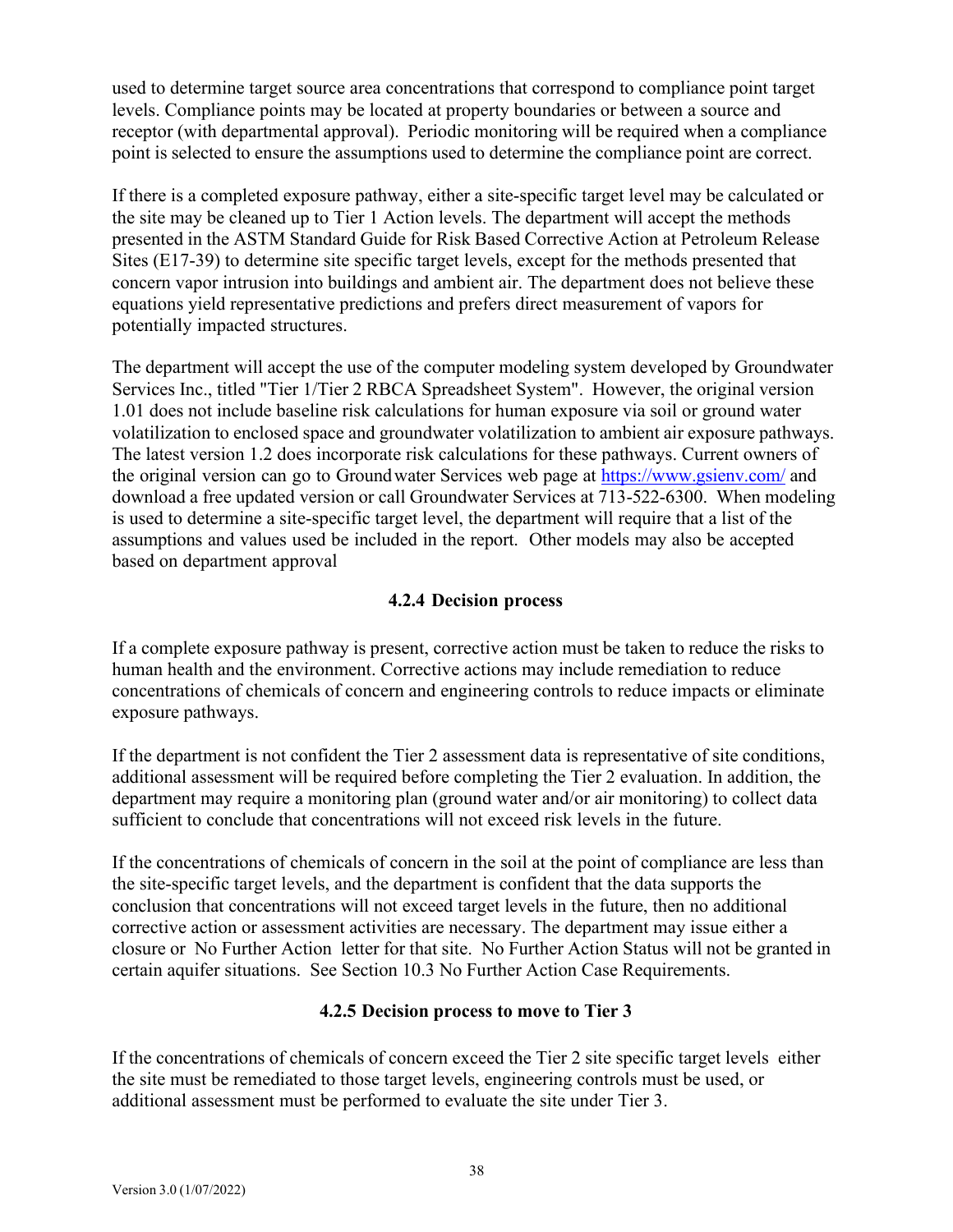When deciding if the site should be remediated to Tier 2 levels or additional assessment should be performed, several factors should be taken into account. Further assessment and evaluation may be warranted when:

- Site specific target levels developed under further tier evaluation (Tier 3) are likely to be significantly different than the site-specific target levels developed under Tier 2 or will significantly modify the remedial action activities; or
- The cost of remedial action to the Tier 2 site specific target levels would likely be greater than the cost of the Tier 3 analysis and subsequent remedial action.
- The assumptions used to calculate the Tier 2 action levels are not applicable to actual site conditions.

## **4.3 Tier 3 Assessment**

In a Tier 3 assessment, site specific target levels for the source areas and the points of compliance are developed on the basis of more sophisticated statistical and contaminant fate and transport analysis, using site specific input parameters for both direct and indirect exposure scenarios. Source areas and the point of compliance site specific target levels are developed to correspond to concentrations of chemicals of concern at the point of compliance that are protective of human health. Tier 3 evaluations commonly involve collection of significant additional site information and completion of more extensive modeling efforts than required for either Tier 1 or Tier 2 evaluations. The department will consider any modeling effort beyond that described for Tier 2 as being a Tier 3 evaluation.

### **(Note: The Department is in the process of developing criteria for conducting a limited Tier 3 assessment.)**

### **4.3.1 Department Approval Prior to Tier 3 Assessment**

Prior to conducting a Tier 3 analysis, department approval must be obtained. To obtain department approval, the consultant or responsible party must know what model will be used and the data requirements for that model. The department will review the available information for that particular model and determine if it is appropriate for that site. The department may ask the consultant or the responsible party for more information regarding the model.

#### **4.3.2 Sampling plan**

The sampling plan must be designed to obtain the information required by the model selected. The responsible person must submit the sampling plan to the department for approval.

#### **4.3.3 Contractor review**

The department may contract with an outside consultant with expertise in modeling applications to review Tier 3 assessments. The cost of this review will be charged to the responsible party. The department will retain the authority to make the final decision regarding the necessity and type of remediation at the site.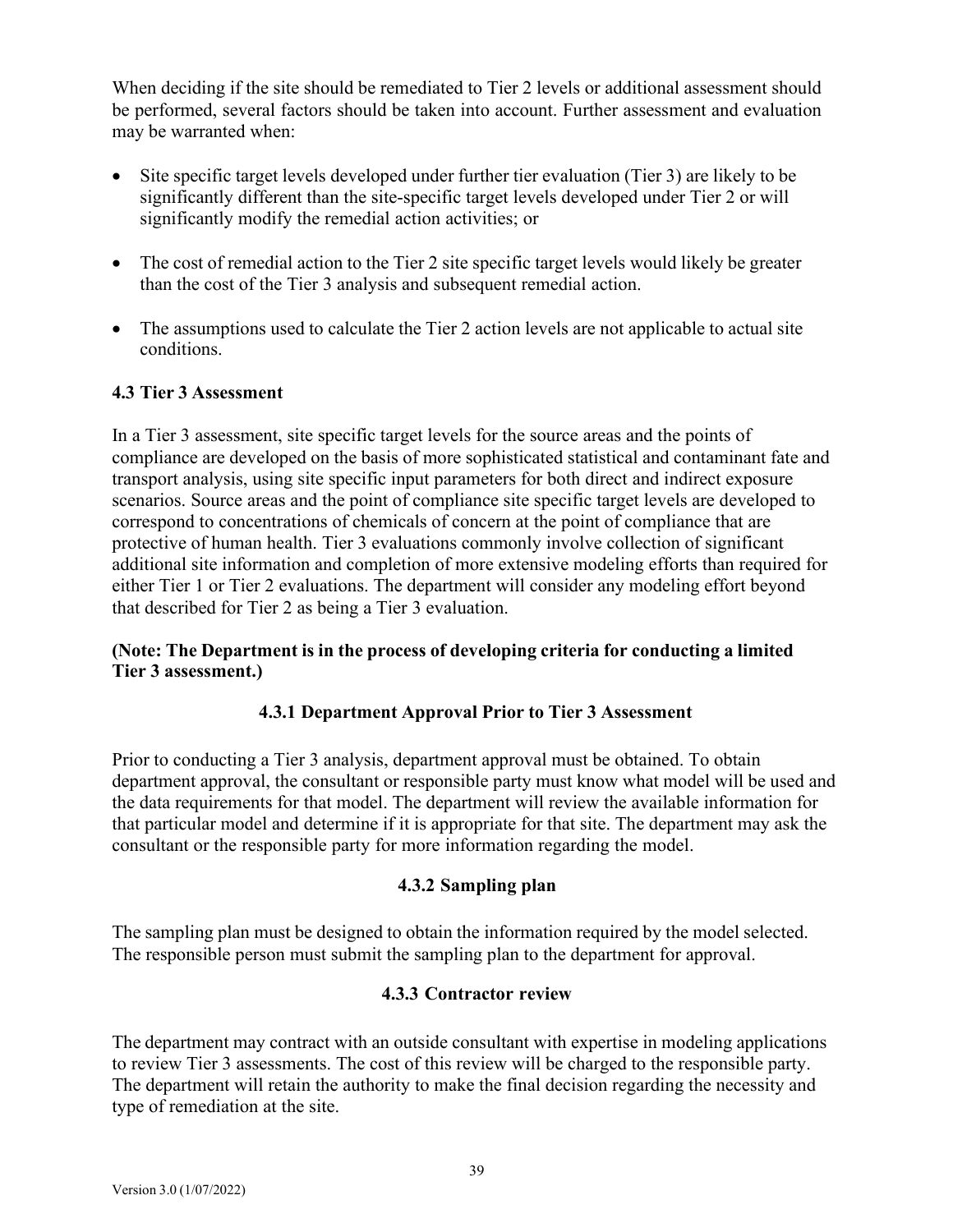#### **4.3.4 Decision process**

If the concentrations at the source area and the points of compliance exceed the site-specific target levels developed during the Tier 3 assessment, corrective action must be taken to reduce the risks to human health. Acceptable forms of corrective action include remediation to reduce concentrations of chemicals of concern and engineering controls to reduce impacts or eliminate exposure pathways.

If the concentrations of chemicals of concern in the soil are less than the site-specific target levels developed for Tier 3, and the department is not confident that the data supports the conclusion that concentrations will not exceed target levels in the future, the department may require a monitoring plan (ground water or air monitoring) to collect data sufficient to conclude that concentrations will not exceed target levels in the future.

If the concentrations of chemicals of concern in the soil at the point of compliance are less than the site-specific target levels, and the department is confident that the data supports the conclusion that concentrations will not exceed target levels in the future, then no additional corrective action or assessment activities are necessary. The department may issue either a closure or No Further Action letter. No Further Action Status will not be granted in certain aquifer situations. See Section 10.3 No Further Action Case Requirements.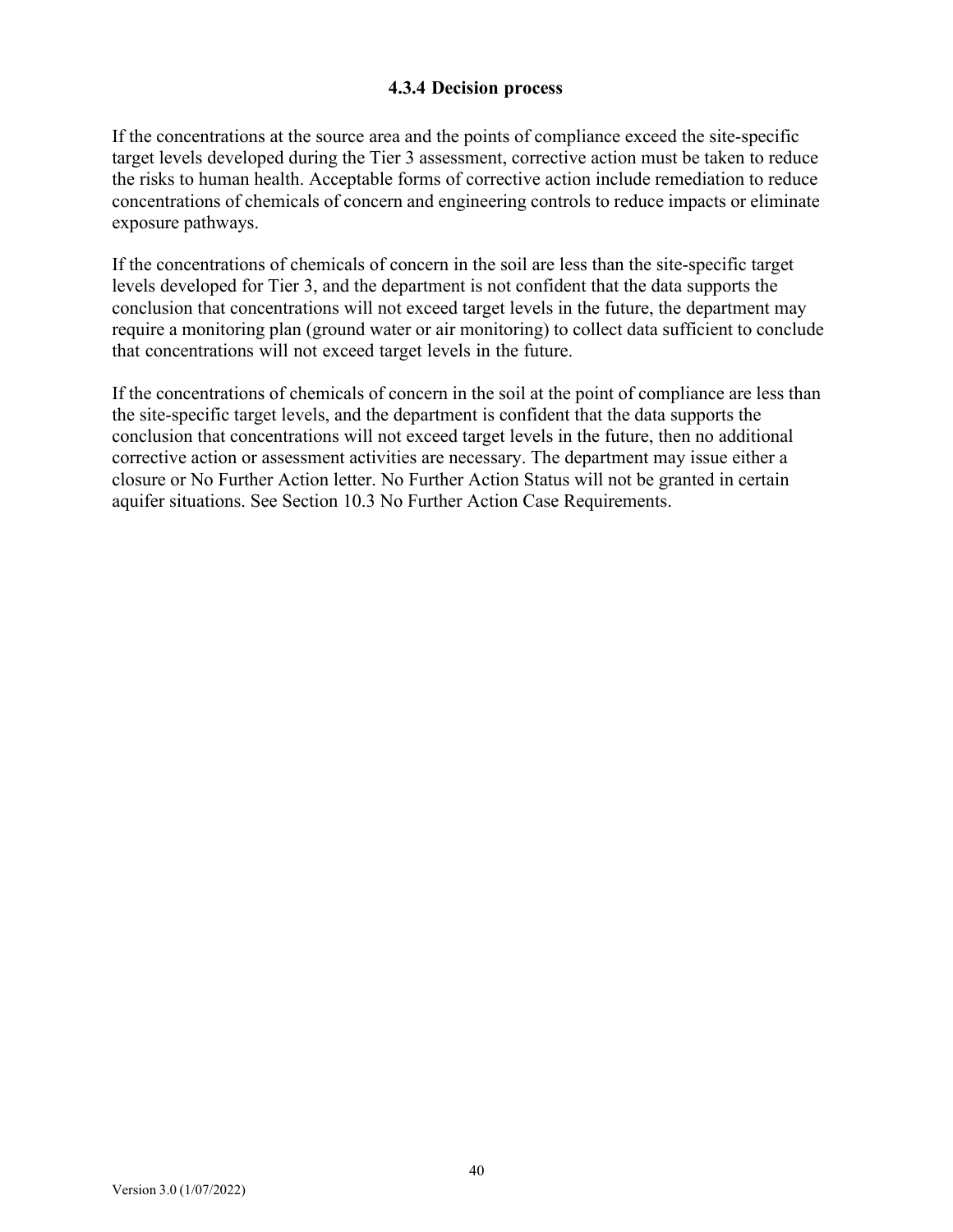

**Figure 4.1 Tier 1 Decision Process Flow Chart**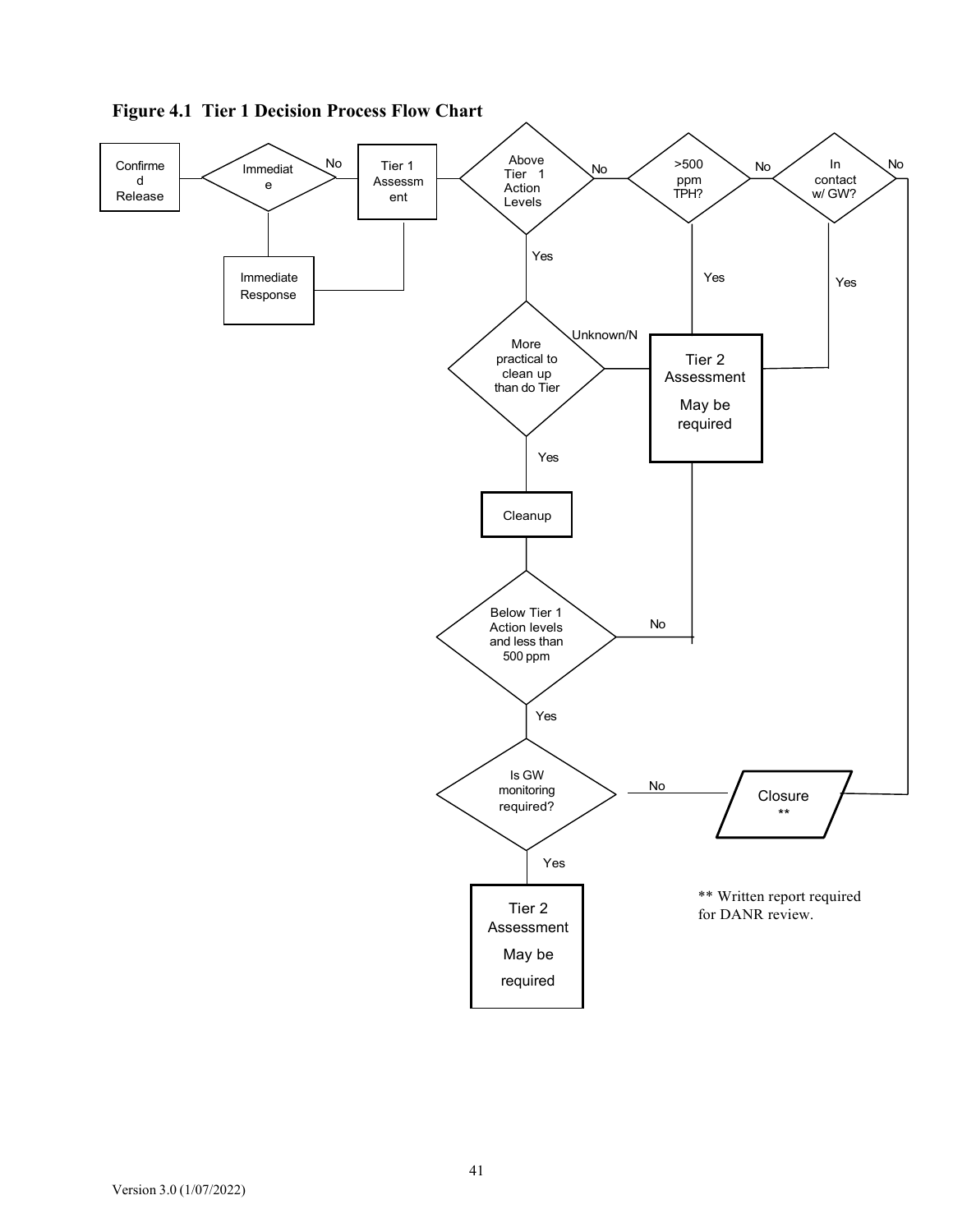

**Figure 4.2 Tier 2 Decision Process Flow Chart**